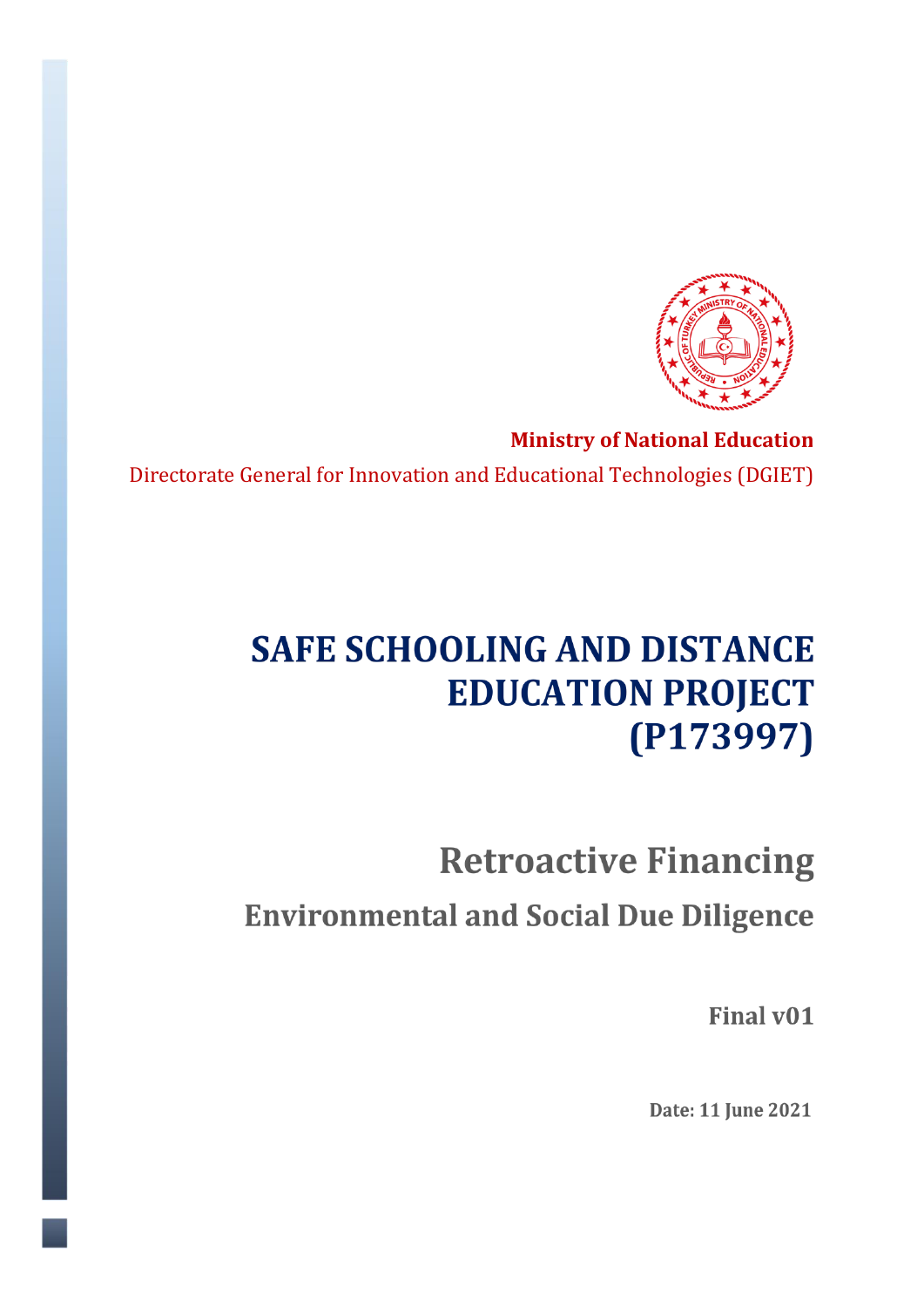

### <span id="page-1-0"></span>Content

| $\mathbf{1}$ |      |                                                                                            |  |  |  |
|--------------|------|--------------------------------------------------------------------------------------------|--|--|--|
|              | 1.1  |                                                                                            |  |  |  |
|              | 1.2. | Safe Schooling and Distance Education Project and its Development Objective                |  |  |  |
| 2            |      |                                                                                            |  |  |  |
| 3            |      |                                                                                            |  |  |  |
|              | 3.1  |                                                                                            |  |  |  |
|              | 3.2  |                                                                                            |  |  |  |
| 4            |      |                                                                                            |  |  |  |
|              | 4.1  | ESS 1: Assessment and Management of Environmental and Social Risks and Impacts5            |  |  |  |
|              |      |                                                                                            |  |  |  |
|              |      |                                                                                            |  |  |  |
|              | 4.2  |                                                                                            |  |  |  |
|              |      |                                                                                            |  |  |  |
|              |      |                                                                                            |  |  |  |
|              | 4.3  |                                                                                            |  |  |  |
|              |      |                                                                                            |  |  |  |
|              |      |                                                                                            |  |  |  |
|              | 4.4  |                                                                                            |  |  |  |
|              |      |                                                                                            |  |  |  |
|              |      |                                                                                            |  |  |  |
|              | 4.5  | ESS5: Land Acquisition, Restrictions on Land Use, and Involuntary Resettlement 14          |  |  |  |
|              | 4.6  | ESS6: Biodiversity Conservation and Sustainable Management of Living Natural Resources  15 |  |  |  |
|              | 4.7  | ESS7: Indigenous Peoples/Sub-Saharan African Historically Underserved Traditional Local    |  |  |  |
|              |      |                                                                                            |  |  |  |
|              | 4.8  |                                                                                            |  |  |  |
|              | 4.9  |                                                                                            |  |  |  |
|              | 4.10 |                                                                                            |  |  |  |
| 5.           |      |                                                                                            |  |  |  |
|              |      |                                                                                            |  |  |  |
|              |      |                                                                                            |  |  |  |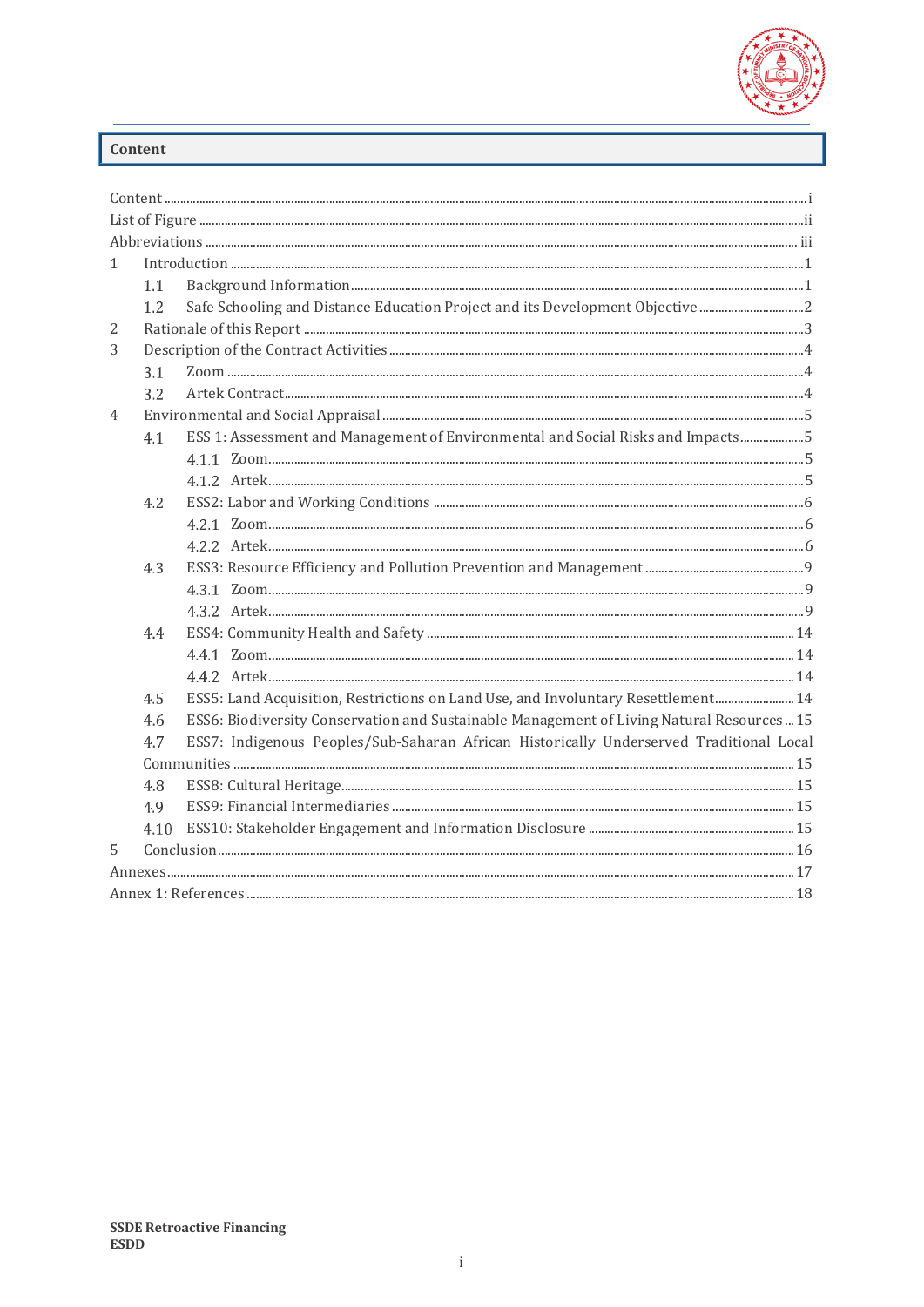

<span id="page-2-0"></span>**List of Figure**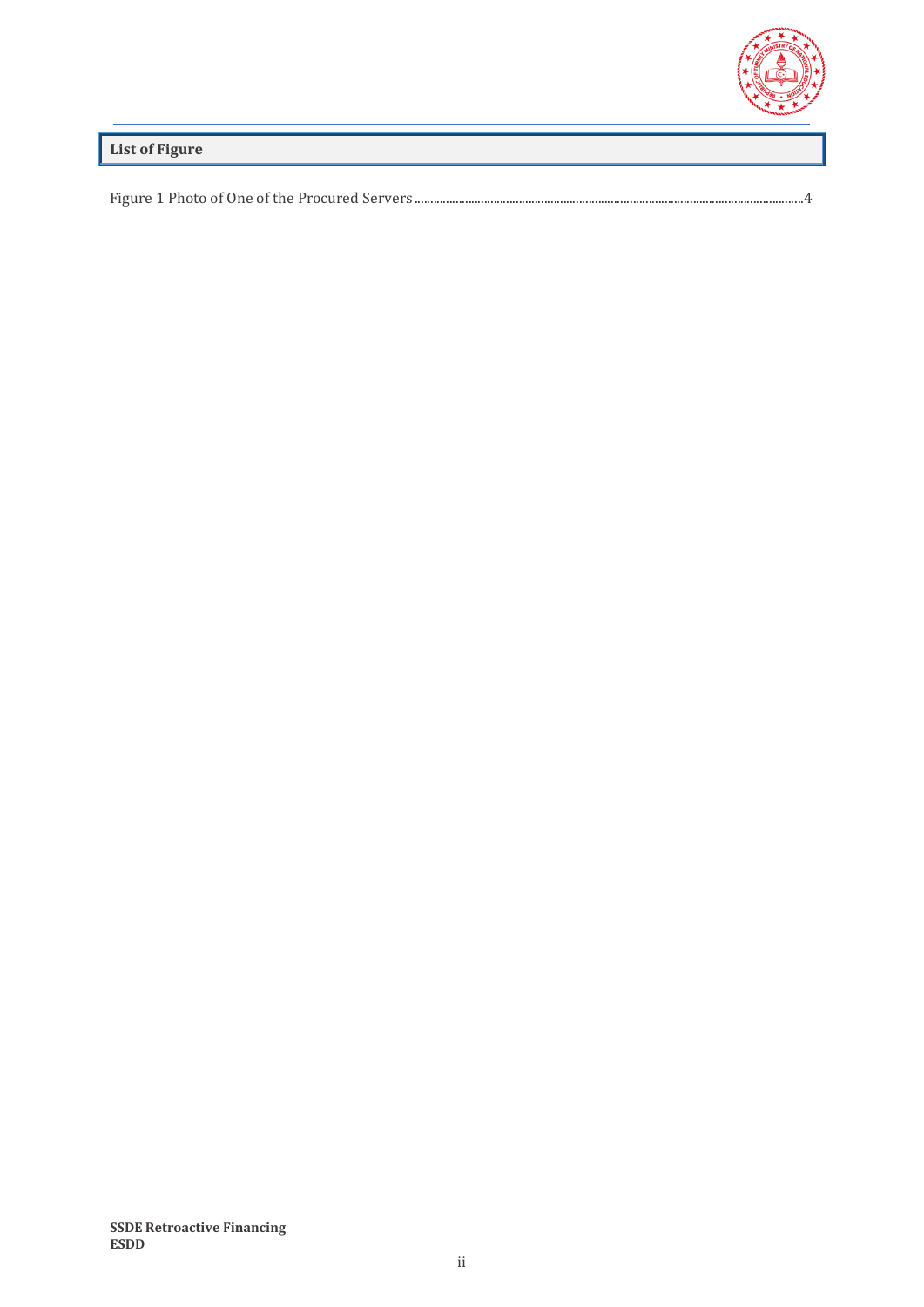

### <span id="page-3-0"></span>**Abbreviations**

| COVID-19     | Coronavirus Disease 2019                                        |  |  |
|--------------|-----------------------------------------------------------------|--|--|
| DC           | Direct Current                                                  |  |  |
| <b>DGIET</b> | Directorate General for Innovation and Educational Technologies |  |  |
| E&S          | Environmental and Social                                        |  |  |
| <b>EBA</b>   | Digital Education Platform                                      |  |  |
| <b>ESDD</b>  | <b>Environmental and Social Due Diligence</b>                   |  |  |
| <b>ESS</b>   | Environmental and Social Standard                               |  |  |
| <b>LAYS</b>  | Learning Adjusted Years of Schooling                            |  |  |
| LoA          | Letter of Agreement                                             |  |  |
| <b>MEBIM</b> | Ministry of National Education Communication Center             |  |  |
| <b>MoNE</b>  | Ministry of National Education                                  |  |  |
| <b>NDES</b>  | New Digital Education System                                    |  |  |
| <b>OHS</b>   | Occupational Health and Safety                                  |  |  |
| <b>SSDE</b>  | Safe Schooling and Distance Education                           |  |  |
| <b>WB</b>    | World Bank                                                      |  |  |
| <b>WHO</b>   | World Health Organization                                       |  |  |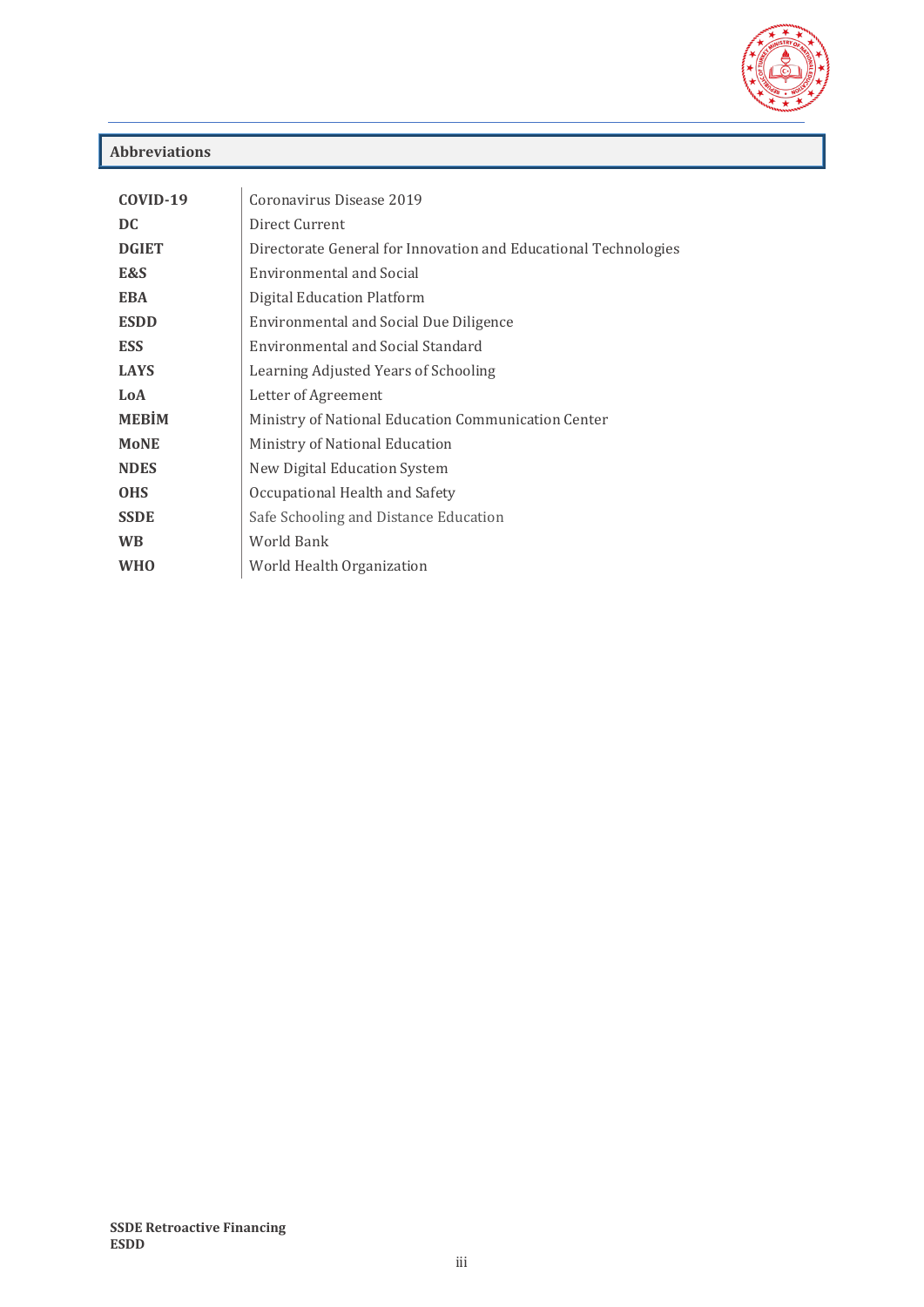### <span id="page-4-0"></span>**1 Introduction**

#### <span id="page-4-1"></span>**Background Information**  $1.1$

An outbreak of Coronavirus Disease 2019 ("COVID-19") caused by the 2019 novel coronavirus ("SARS-CoV-2") has been spreading rapidly across the world since December 2019, when the first cases were diagnosed in Wuhan, Hubei Province, China. COVID-19 has been detected (as reported) in 223 countries to date.<sup>1</sup> On March 11, 2020, the World Health Organization ("WHO") declared the rapidly spreading Coronavirus outbreak a pandemic, acknowledging what has seemed clear for some time-the virus will likely spread to all corners of the globe. As of April 15, 2021 the total number of COVID-19 cases detected was 137,866,311, out of which there have been 2,965,707 deaths.<sup>2</sup> The first case in Turkey was reported on March 11, 2020. As of April 15, 2021, the number of cases reported has reached 4,086,957, out of which there have been 35,031 deaths.<sup>3</sup>

In the education sector, as a result of the COVID-19 pandemic, all schools and universities were closed. On March 23, the Ministry of National Education ("MoNE") initiated distance-based schooling. MoNE is delivering distance education services during school closures due to COVID-19 through its online Digital Education Platform, EBA ("Eğitim Bilişim Ağı"). Teachers, students, and parents have access to the EBA learning environment and interface which can be customized for student-specific learning, including calendar, supportive publications and library resources. The EBA digital education system requires improvements to meet the needs of 18 million K-12 students and 1 million teachers now requiring additional distance learning services as a result of school closures. Through MEBIM hotline (call center of MoNE), teachers and parents have reported issues associated with: i) access to the platform and issues with passwords; ii) delivery of incorrect grade content; iii) uploading students' homework; and iv) tracking progress of students and participants on the system.

Given the significant uncertainty of when schools can re-open, urgent investments are necessary to ensure MoNE online digital education system can support quality distance-based schooling for students and teachers. EBA is a platform that can be strengthened and scaled up not only to respond to the present crises but as an investment for a more resilient delivery of education during different types of emergencies in Turkey. It can also promote a shift towards new behaviors and technologies in the education sector that may have lasting influence on reducing carbon emissions. However, the digital education system was not fully completed as expected in terms of access and uptake by teachers, students and parents – which is crucially required now.

Considering online-base schooling is no longer an alternative but a necessity, MoNE seeks to improve and scale up the existing education technology tolls but some obstacles became imminent with the COVID-19 crisis such as limited access, insufficient distance education guidance and instructional methods for teachers, quality assurance mechanisms, and a school-wide approach clarifying the on-line learning support roles across school principals, teachers, parents and students. The MoNE's two-prone strategy is; (i) to expand access to distance education, both on-line and TV, with required materials, teacher training, and parental guidance (both curricular and to mitigate COVID-19 risks), and (ii) to complete earlier investments in the education technology but modernizing EBA through a New Digital Education System ("NDES"), that is resilient to climate related natural disasters, and create the organizational and virtual structures for innovative digital education materials for teachers and students.

Turkey also aims to minimize the educational costs of school closures stemming from the COVID-19 outbreak. The "Learning Adjusted Years of Schooling ("LAYS")" indicator, within the World Bank's Human

<sup>1</sup> <https://www.who.int/emergencies/diseases/novel-coronavirus-2019> accessed on April 15, 2021

<sup>2</sup> <https://www.who.int/emergencies/diseases/novel-coronavirus-2019> accessed on April 15, 2021

<sup>3</sup> Ministry of Health, Republic of Turkey[, https://covid19.saglik.gov.tr/](https://covid19.saglik.gov.tr/) accessed on April 15, 2021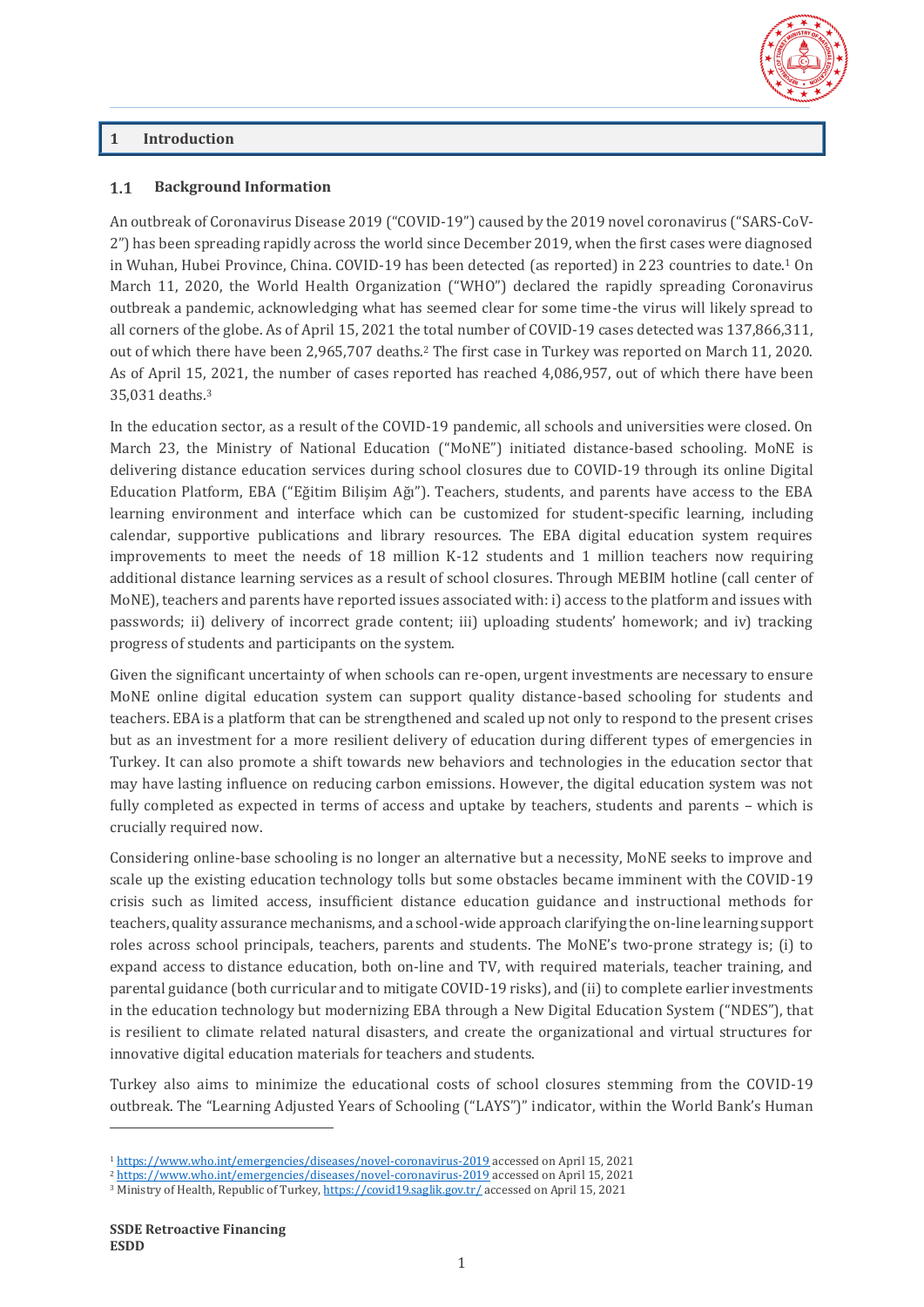

Capital Index, shows that although the Turkish school system has been able to provide access to more than 12 years of education to its children and youth, this has only translated to 8.9 years of learning. Although Turkey had begun to improve this access-learning gap according to recent international assessments (e.g., PISA 2018), the COVID-19 crisis threatens to reduce these gains. Without foreseen investments of MoNE to face school closures and re-opening, the access-learning gaps will worsen.

Turkey's education technology investments to-date aimed to improve the quality of education for the 21st century, now they are also required to respond to emergencies such as similar Syrian crisis, earthquake, floods, etc. A national and strong system for distance-based education is crucial for MoNE's readiness to respond during emergencies, both to deliver protection and life-saving information, as well as to continue teaching and learning to minimize learning loss during crises.

#### <span id="page-5-0"></span> $1.2$ **Safe Schooling and Distance Education Project and its Development Objective**

The Safe Schooling and Distance Education ("SSDE") Project supports the immediate education response to the COVID-19 outbreak, while laying the groundwork for critical investments to preserve education human capital equitably over the mid-term and to face future shocks. It supports the Government of Turkey's efforts to mitigate rising pressures on education service delivery through distance learning for school-age children.

The SSDE Project aims to support Turkey's education sector to provide safe schooling through distance education during the COVID-19 pandemic and for resilient recovery. The project aims to respond to the COVID-19 needs for safe and interactive distance education and to continue to build a more resilient system for education technology. The project will significantly contribute to the country's investments in Education Technology and builds the resilience of the education system in the face of crises.

An additional aspect of equitable strategies, although device support is not considered as a component of the project; MoNE will encourage its central and local network to include the vulnerable groups, low-income families and students, people under temporary protection. And further, although there was not a systematic approach to provide equipment for students from low-income families during the first days of the pandemic, throughout the process of distance education, local administrations have partially provided the equipment that students require to be able to access to distanced education and continue their learning process. On the other hand, MoNE is planning to provide tablet computers for students from low-income families and as of April 2021, 586,245 tablet computers were distributed.

The Project Development Objective is to enhance the capacity of the education system to provide e-learning equitably to school-age children during and following the COVID-19 pandemic and future shocks.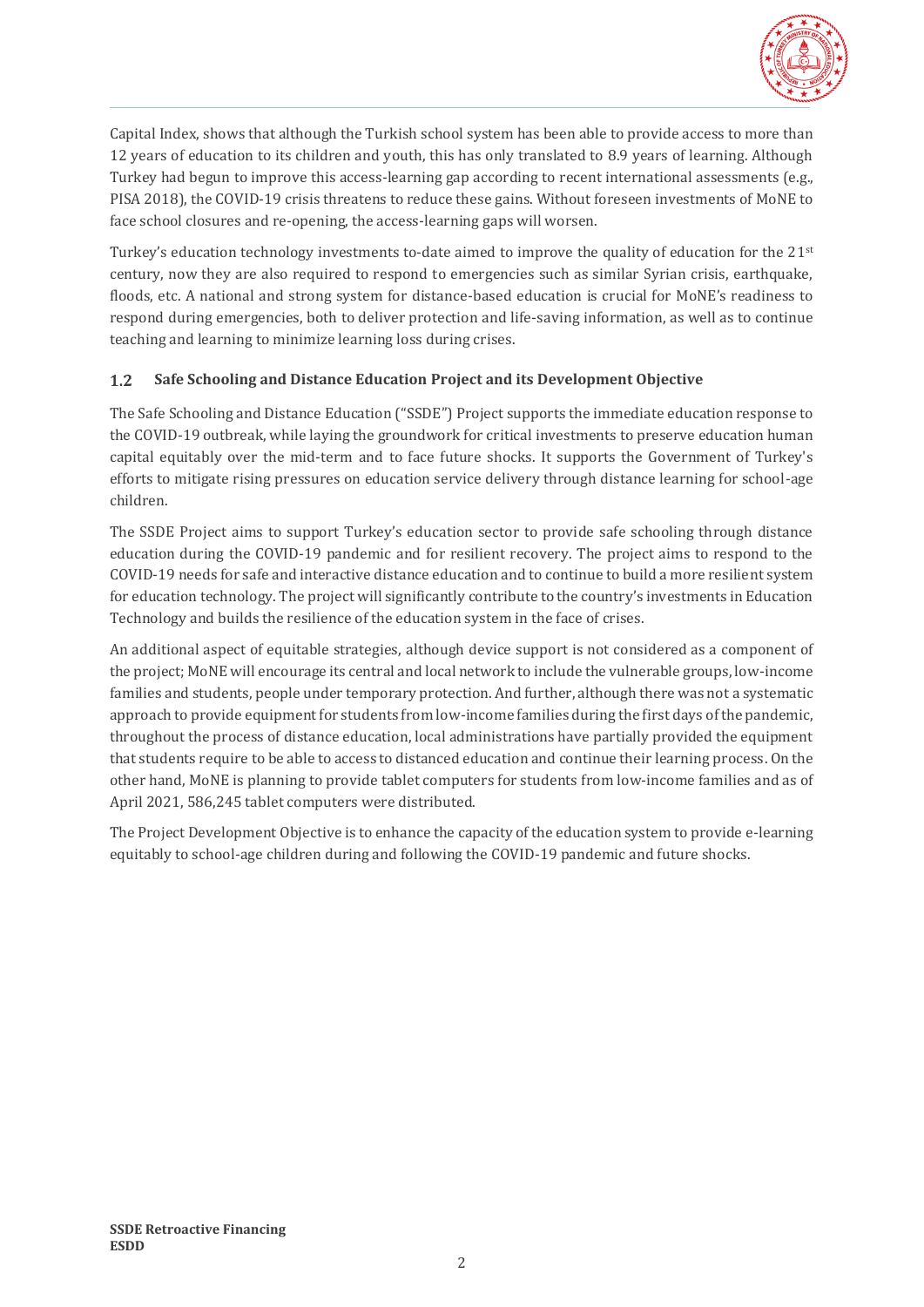

### <span id="page-6-0"></span>**2 Rationale of this Report**

Within the scope of Safe Schooling and Distance Education ("SSDE") Project, a contract between Artek Group Informatics Limited Company ("Artek") and Ministry of National Education, DGIET was signed on July 17, 2020, before the date of the Loan Agreement, July 23, 2020. Another contract between Zoom Video Communications, Inc. ("Zoom") and DGIET was signed on March 17, 2020, again before the date of the Loan Agreement.

These contracts are approved as advance contracting and are considered eligible for retroactive financing under the SSDE Project, within the scope of this Environmental and Social Due Diligence ("ESDD") Report prepared.

The Letter of Acceptance of the World Bank's Anticorruption Guidelines and Sanctions Framework was signed by Zoom on December 17, 2020. The contract of Artek includes the requirement to work complying with occupational health and safety regulations, laws and guidelines. The contract also covers the requirements of protecting the work force such as child labor and minimum age and forced labor.

This ESDD Report is developed in accordance with the World Bank Environmental and Social Framework, 2018 and regarding the clause 22 of Aide Memoire prepared upon the Implementation Support Mission, November 3-10, 2020.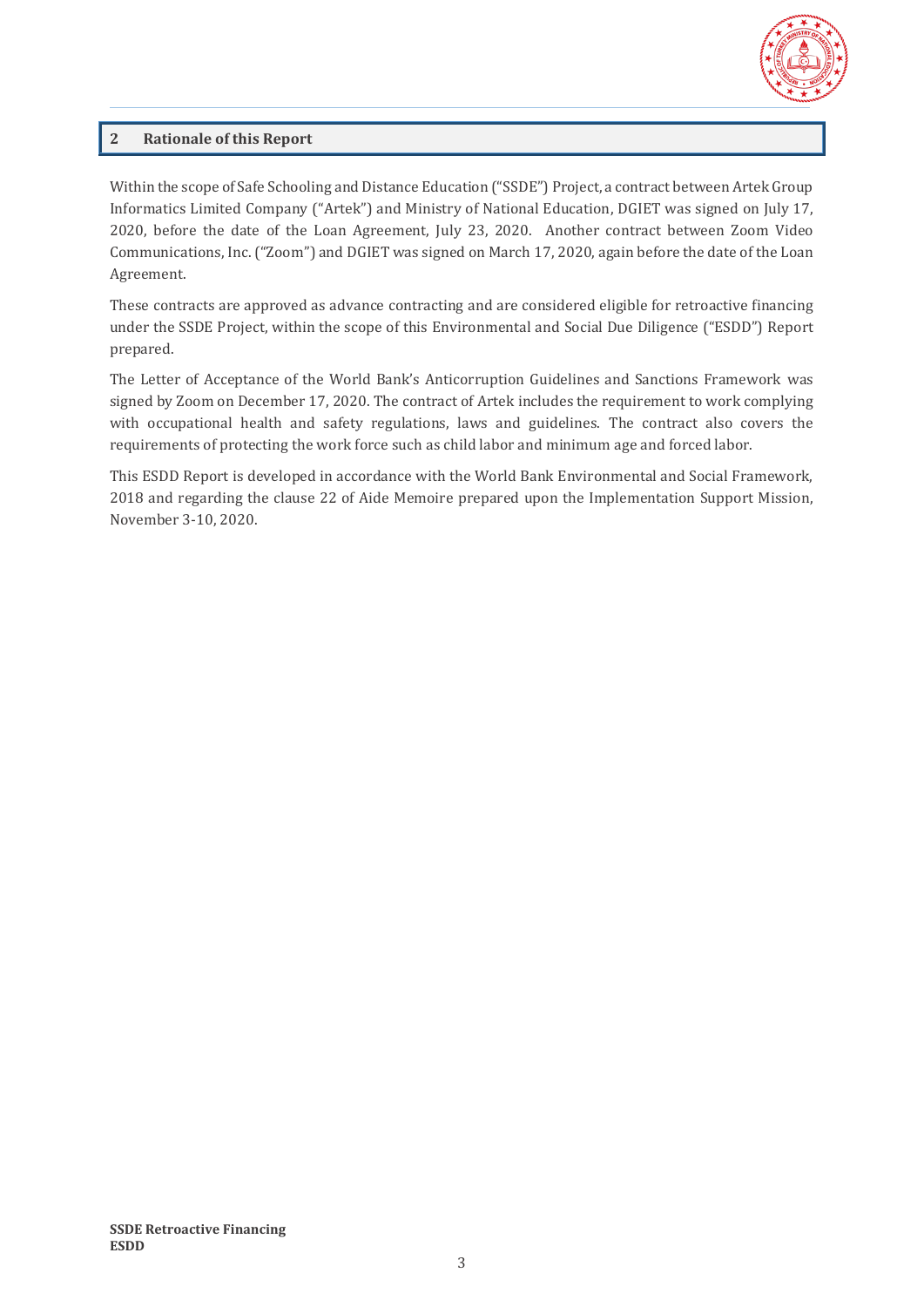

### <span id="page-7-0"></span>**3 Description of the Contract Activities**

#### <span id="page-7-1"></span> $3.1$ **Zoom**

Zoom is a cloud-based video communications service that allows you to set up virtual video and audio conferencing, webinars, live chats, screen-sharing, and other collaborative capabilities. It is a software platform used for teleconferencing, telecommuting, distance education, and social relations. Beginning in early 2020, Zoom's software usage saw a significant global increase following the introduction of quarantine measures adopted in response to the COVID-19 pandemic. The headquarter is at San Jose, California, USA.

With Zoom contract dated March 17, 2020, a total of 50,000 licenses was procured for provision of virtual classrooms to students and teachers. Regarding the Annex 3 Clause 4 of Aide Memoire prepared upon the Implementation Support Mission, November 3-10, 2020, a requirement for retroactive financing eligibility is for Zoom to accept the WB's anti-corruption commitments and sign the standard Letter of Agreement ("LoA").

The LoA of the WB's Anticorruption Guidelines and Sanctions Framework was signed by representative of Zoom on December 7, 2020. Thus, it is now considered eligible for retroactive financing.

#### <span id="page-7-2"></span> $3.2$ **Artek Contract**

The contract, which was signed on July 17, 2020, includes procurement of eight servers of the same type and installation of these servers at Türk Telekom Ümitköy Data Center. Each of the servers weights 34,12 kg having a dimension of h: 8,75 x w: 44,55 x d: 75,47 cm. An exemplary photo of one of the servers is presented below.



#### <span id="page-7-3"></span>**Figure 1 Photo of One of the Procured Servers**

The contractor firm's (Artek) responsibility is to bring the servers to the pre-defined place by MoNE DGIET's representatives and then install the servers at the Data Center's system room. All processes which are conducted in Türk Telekom premises, are controlled by the Türk Telekom representatives.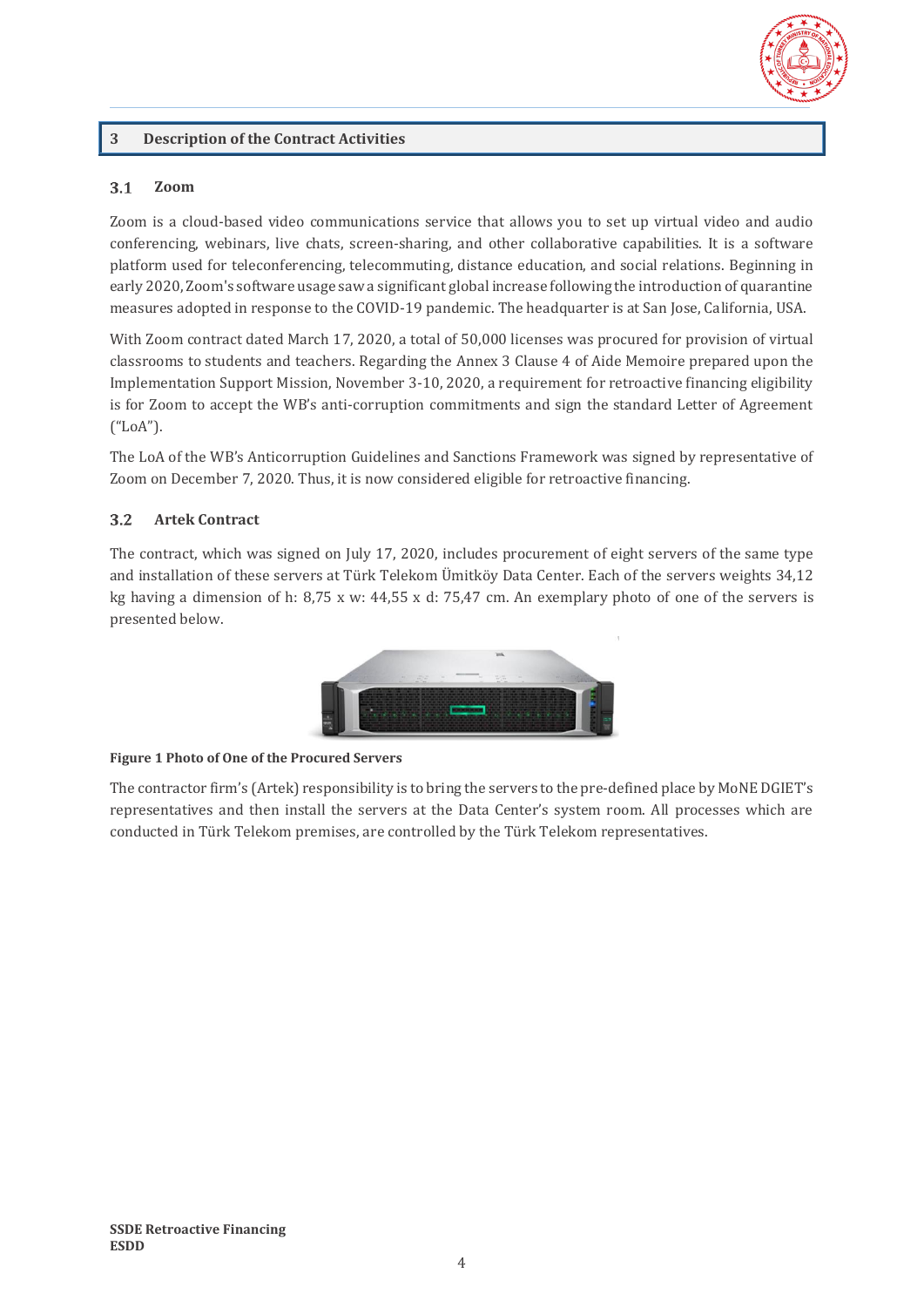

### <span id="page-8-0"></span>**4 Environmental and Social Appraisal**

The following subsections provide an assessment on the relevance of contract activities with the World Bank's Environmental and Social Standards (ESSs).

#### <span id="page-8-1"></span> $4.1$ **ESS 1: Assessment and Management of Environmental and Social Risks and Impacts**

#### <span id="page-8-2"></span> $4.1.1$ **Zoom**

There are no E&S risks anticipated that are directly and solely related to the SSDE Project considering that Zoom is a cloud-based service and not only providing services for MoNE, DGIET.

As a note to this Report aiming to give insight about Zoom's value increasing programs, Zoom introduces an initiative namely Zoom Care with an emphasize on education, social equity, and climate change in 2020.

Believing access to a high-quality education is a fundamental right, and the foundation to a bright and thriving future for all our children, Zoom works to ensure students are connected, safe, and learning during COVID-19 pandemic. Its back-to-school remote learning grants support organizations all over the world that are helping students disproportionately affected by school closures.

In the concept for equity for all, Zoom donated a number of organizations supporting racial justice and equity. knowing that the pandemic has widened already existing disparities in wealth, access to healthcare, and education, Zoom also donated to support COVID-19 response.

#### <span id="page-8-3"></span> $4.1.2$ **Artek**

The contract activities are described under Section [3.2](#page-7-2) of this Report. Considering activities under the contract, the environmental and social risk and impacts are evaluated as the ones associated with waste management, occupational health and safety and labor aspects. Under the following sections, an evaluation of firms' status against these risks are presented in detail considering each ESS.

As the procured servers were installed to Türk Telekom's Ümitköy Data Center, Türk Telekom's environmental and social management system is also considered within the scope of this due diligence. As a note for this ESDD, since Türk Telekom has a private utility with high security procedures and rules, during the assessment, it was not allowed to take photos and documents that could be presented as an evidence to the assessment was not shared with the assessors. Nevertheless, Türk Telekom team is considered as ready with relevant and adequate knowledge during the assessment and provide clear answers and clarification to assessors' questions particularly on waste/recycle management, occupational health and safety procedures and labor aspects. Several evidence/reference documents were reviewed by the DGIET PIU assessors in the course of the assessment on site and they were found appropriate in the way that they were recorded, monitored and managed.

Türk Telekom's three regional directorates operate under the ISO 14001 Environmental Management System and the ISO 45001 Occupational Health and Safety Management System.

The ISO 45001 Occupational Health and Safety Management System ensures continuous improvement of occupational health and safety performance, creating a better working environment for employees and minimizing occupational accidents. In Türk Telekom, there were no fatal accidents in 2019 and 2020.

Türk Telekom carries out systematic efforts to improve environmental management and reduce environmental damage within the scope of the ISO 14001 Environmental Management System. Türk Telekom did not suffer any environmental accidents and was not issued with any environmental fines in 2019 and 2020.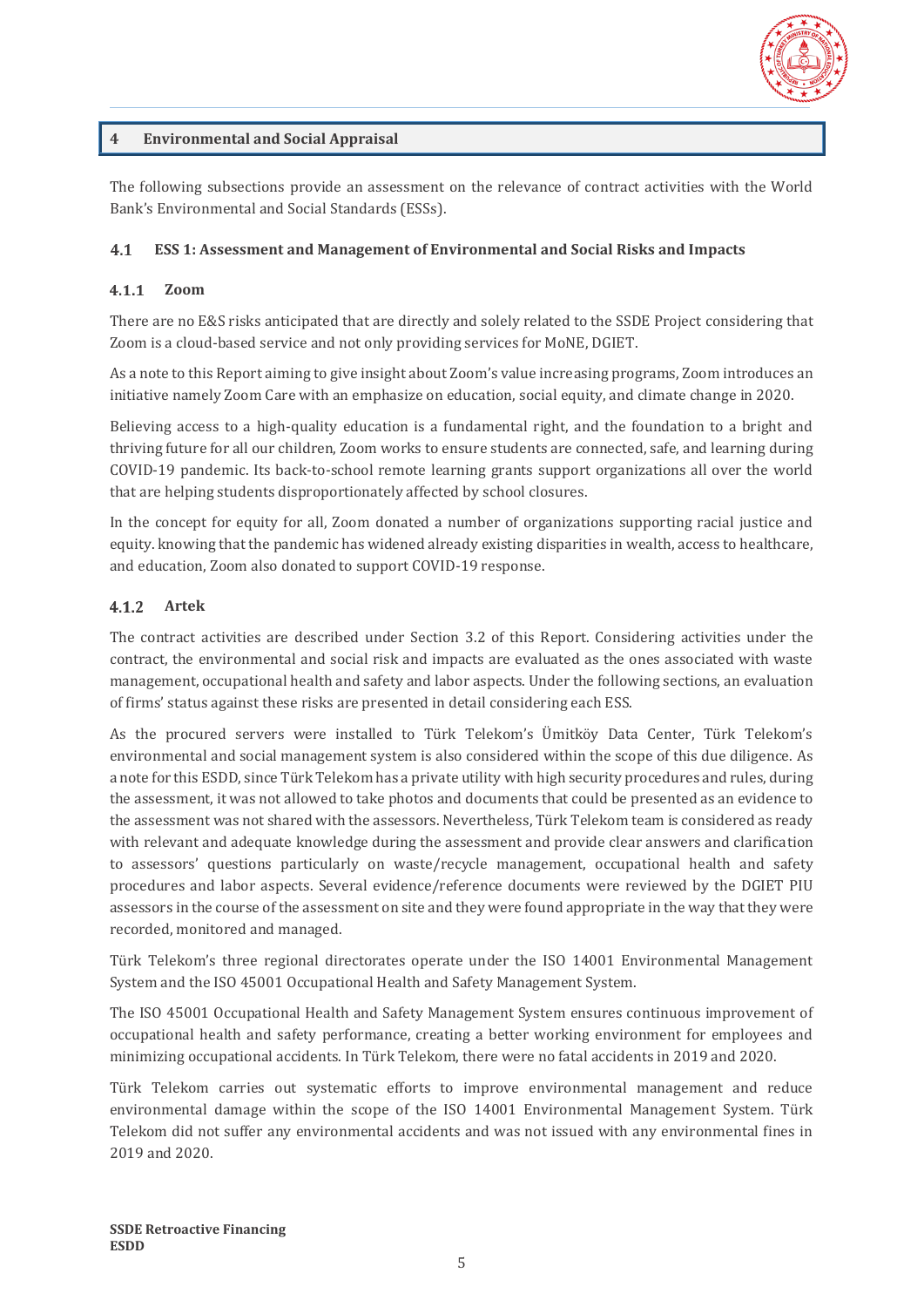

Integrated Management System Policy that is publicly available in Türk Telekom's web site is presented below.

#### *Türk Telekom's Integrated Management System Policy*

Beyond being a telecommunications operator, being one of the main actors in the transition to the information community, taking into account the principles of quality, environment, health and safety, complaint management systems and requirements in all processes, constantly evolving, increase productivity, focusing on customers and the market, taking social responsibility always in the foreground, being an organization that values employees.

- Provides the continuous improvement and development of its integrated management system with an active and constructive participation of its employees,
- Obliged to comply with national and international Quality, Environment, Health and Safety, Business Continuity Management Systems and committed to comply with related legal and regulative requirements,
- Fulfills the requirements of the Health and Safety in its operations, develop and implement systems for the prevention of all kinds of accident, injuries, occupational diseases, and health problems,
- Provides customer satisfaction by solving its customers' complaints, requests, and suggestions in the fastest way possible based on laws, regulations and company rules, in a fair and neutral approach and privacy,
- Committed to reduce or eliminate significant environmental effects causing from its activities,
- In business continuity services Türk Telekom aims to ensure our safety as a priority in an emergency, and by continuously improving its business continuity capacity and aim to ensure the continuity of its service.

#### <span id="page-9-0"></span> $4.2$ **ESS2: Labor and Working Conditions**

#### <span id="page-9-1"></span> $4.2.1$ **Zoom**

The requirements for working conditions and management of working relationships, protecting the workforce, and having a functional grievance mechanism are guaranteed with the "Code of Business Conduct and Ethics" of Zoom. Additionally, "K-12/Primary and Secondary Schools Privacy Statement" (or "K-12 Privacy Statement") of explains how Zoom handles personal information of Student Users of K-12 Accounts who are under the age of 18 years.

#### *4.2.1.1 Grievance Mechanism*

Zoom provides many reporting channels, including managers, the People Experience team, the Legal Department, and the Compliance and Ethics team. The Compliance and Ethics team maintains the following confidential reporting channels for Zoom employees:

- Chief Compliance and Ethics Officer can be contacted directly and confidentially through e-mail [\(complianceofficer@zoom.us\)](mailto:complianceofficer@zoom.us) or by postal mail (55 Almaden Blvd., 6th Floor San Jose, CA 95113).
- SpeakUp Line (1-800-918-6595 (US)) can be used through calling the line directly, filing a SpeakUp Line web report (speakup.zoom.us) or texting an SMS (1-408-741-9673 (US)).

#### <span id="page-9-2"></span> $4.2.2$ **Artek**

The contract of Artek covers the requirements of protecting the work force such as child labor and minimum age and forced labor.

It is clearly defined in the contract that a child under the minimum age of 14 will not be employed or engaged in connection with the work performed by Artek or its subcontractors. Additionally, a child over the minimum age and under the age of 18 will not be employed or engaged in connection with the work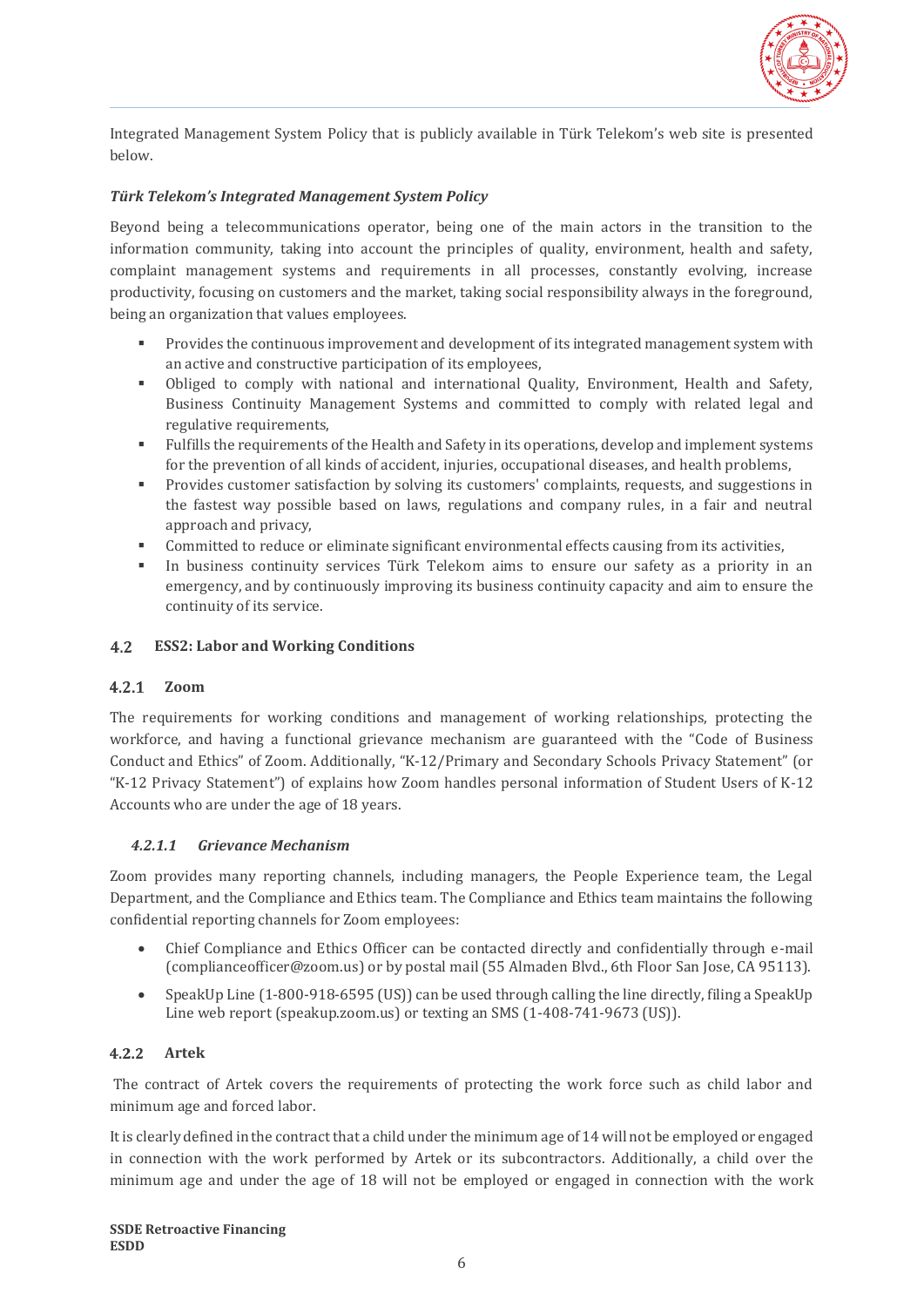

performed by Artek or its subcontractors in a manner that is likely to be hazardous or interfere with the child's education or be harmful to the child's health or physical, mental, spiritual, moral or social development.

Furthermore, Artek and its subcontractors if any are committed that forced labor, which consists of any work or service not voluntarily performed that is exacted from an individual under threat of force or penalty, will not be used in connection with the performed work. This prohibition covers any kind of involuntary or compulsory labor, such as indentured labor, bonded labor, or similar labor-contracting arrangements. Also, no trafficked persons will be employed in connection with the work performed by Artek or its subcontractors.

As the procured servers were installed at Türk Telekom's Ümitköy Data Center, Türk Telekom's Grievance Mechanism and Occupational Health and Safety practices are also considered within the scope of this due diligence.

### *4.2.2.1 Grievance Mechanism*

Business Ethics Code of Türk Telekom outlines the channels by which its employees can express their opinions and/or concerns as well as report an action, behavior and/or implementation that breach the Business Ethics Code. Grievances can be sent to:

- [etik@turktelekom.com.tr](mailto:etik@turktelekom.com.tr) internally or externally,
- The postal address of Business Ethics Unit at Türk Telekom Genel Müdürlüğü Ankara Kampüsü D Blok 2. Kat 06103 Aydınlıkevler / Ankara.

Any grievances filed to other units and managers of the Company will be forwarded to the Business Ethics Unit at the above address.

### *4.2.2.2 Occupational Health and Safety*

It is declared that creating a healthier and safer working environment for its employees; minimizing the effects of damage to the environment through its activities; and implementing environmentally friendly technologies are Türk Telekom's prioritized objectives.

In line with these objectives, employees are expected to

- Comply with legal regulations, practices, and accepted standards in the workplaces,
- Conform with measures taken as a result of risk and impact assessments, with a preventive approach; comply with systems to minimize the occurrence of incidents, accidents or emergency losses,
- Participate in training programs organized to promote safety culture, risk perception, and environmental consciousness,
- Demonstrate an objective and transparent attitude in audits related to occupational health, safety and the environment,
- notify and report any behavior, situation or accident that could endanger occupational health and safety, and
- cooperate with the responsible occupational health and safety specialist in charge.

Türk Telekom is required to take the necessary measures in workplaces as stipulated by the Occupational Health and Safety Law and the Environmental Law, and the legislation published in line with these laws. Türk Telekom carries out a wide range of studies in occupational health and safety in order to prevent occupational accidents and to ensure its employees can continue their work in a safe and healthy work environment.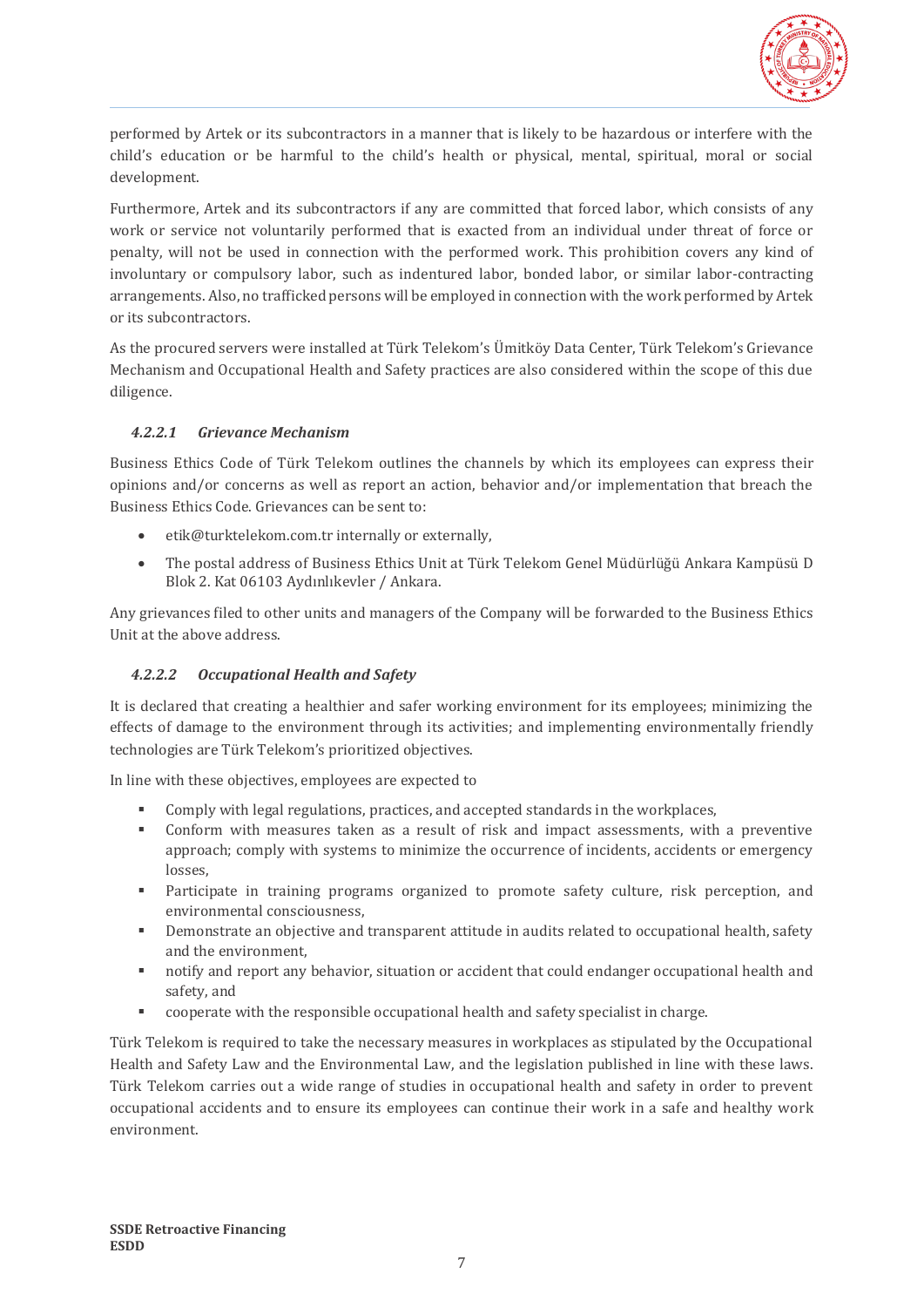

There are comprehensive risk assessments in place. The aim of analysis is to identify the risks that may cause occupational accidents and occupational illnesses before they occur, and to take appropriate measures.

Türk Telekom, which has adopted proactive and productive Occupational Health Safety and Environmental Management standards, works to improve these management systems to prevent occupational accidents, foster environmental awareness, and promote occupational health and safety, and an environmental culture among employees.

In order to protect employees from work-specific hazards, personal protective equipment is provided where collective protection is not possible.

It is reported that with the awareness that occupational health safety and environmental management is a part of all processes, Occupational Health and Safety Management unit was established within the Directorate of Facility Management, which reports to Support Services and Procurement Management Assistant General Manager.

Additionally, Occupational Health and Safety Boards have been established in Türk Telekom's workplaces in order to ensure the health and safety of employees, to identify potential risks and take necessary measures. These Boards ensure that the occupational health and safety activities are planned and evaluated, the risks that may cause occupational accidents and occupational diseases are identified and necessary measures are taken.

Employee representatives also participate in these boards as members, and all kinds of feedbacks that employees provide on occupational health and safety measures are evaluated.

Audit planning and results, training, information sessions, sub-contractor activities, occupational health and safety activities, risk assessments, work accidents, incident reports and accident statistics are included in the agenda of the Occupational Health and Safety Boards which meet periodically in line with obligatory requirements.

There are periodical meetings where the following tasks are fulfilled:

- Guiding employees regarding occupational health and safety issues,
- Evaluating hazards and precautions related to occupational health and safety at the workplace, determining the measures and notifying employers or their representatives,
- Carrying out the necessary investigation, identifying the measures, and notifying the employer or the employer's representative with a report in the event of any occupational accident occurring at a workplace, or an occurrence at the workplace that does not qualify as an occupational accident but may cause damage to the workplace or to work equipment, or in case of occupational illness or occupational health and safety hazards,
- Planning trainings on occupational health and safety at work; preparing programs related to occupational health and safety and related rules; presenting them to the employer or the employer's representative for approval; monitoring the implementation of these programs and providing feedback in case any deficiency is noted,
- **Planning the security measures necessary during maintenance and repair work to be performed at** the workplace and controlling the implementation of these measures,
- Monitoring the adequacy of the measures taken against fire, natural disaster, sabotage or similar hazards at work and monitoring the works of related teams.

An emergency plan is in place in each workplace in accordance with the obligatory requirement and drills have been conducted periodically to ensure preparedness in the event of an emergency. The emergency team members, firefighting team and first aiders who are going to have an active role in the case of an emergency, have been assigned and trained. The fire extinguishers with control cards which are timely filled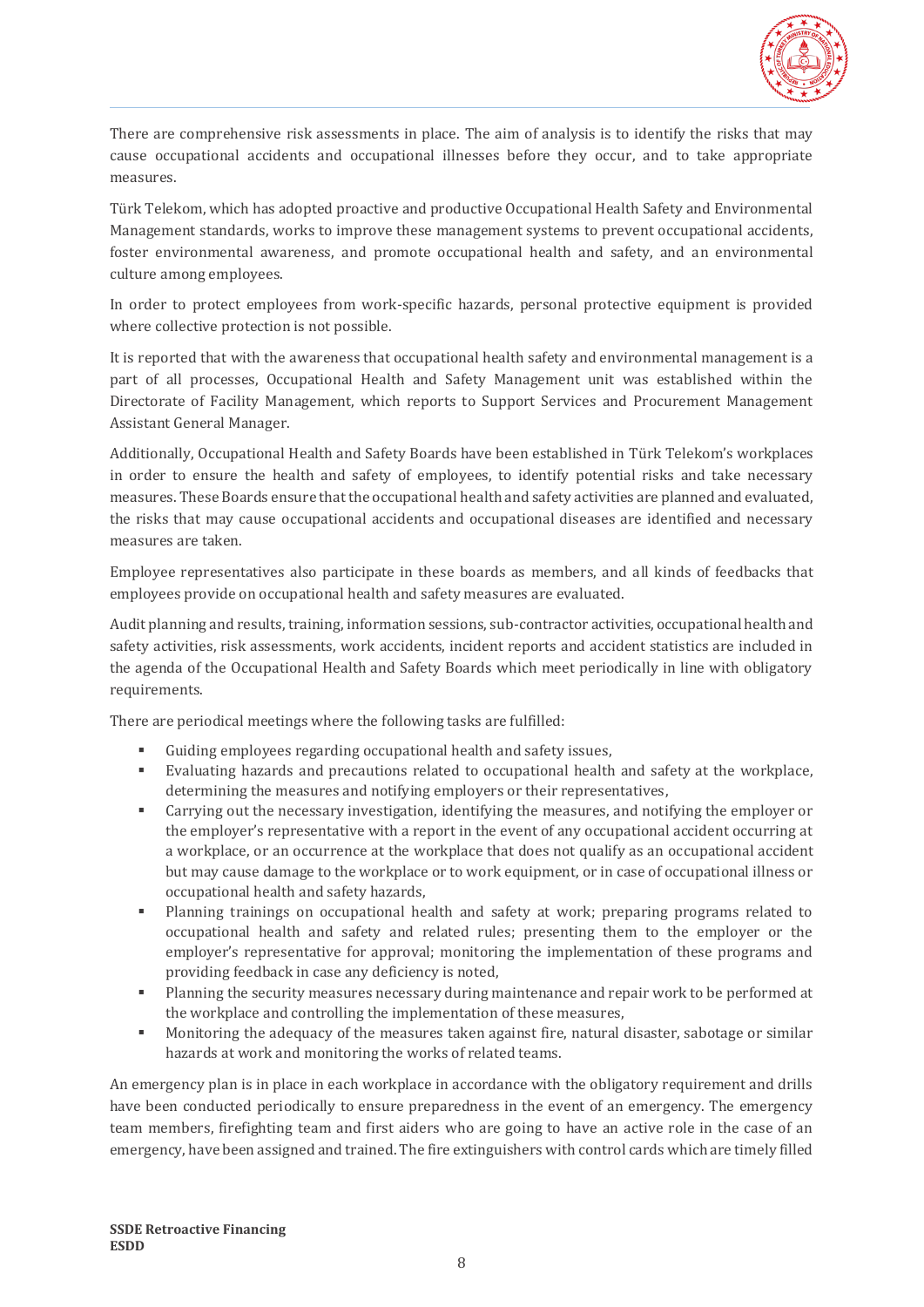

were placed in the building, and a fire alarm system was installed. There is also fixed extinguishing system for the office and common areas and gaseous fire-extinguishing system for system rooms.

Since December 2011, Türk Telekom provides all employees with online training on climate change, the risks associated with climate change and the simple changes that can be made to mitigate these risks. The company also carries out in-class training and distance learning courses on energy efficiency, hygiene and occupational health and safety.

In 2019, 17,778 and in 2020, 17,389 Türk Telekom employees received training on occupational health and safety and environment.

It is considered that Türk Telekom takes a proactive approach to creating a healthy and safe working environment in its workplaces in order to protect its employees from the dangers and risks arising from activities, products and services. Türk Telekom carries out work to identify risks, prevent and reduce occupational accidents, occupational diseases and eliminate environmental risks that may occur as a result of existing risks. In this context, OHS risk assessments and environmental impact assessment tables are prepared and reported.

#### <span id="page-12-0"></span> $4.3$ **ESS3: Resource Efficiency and Pollution Prevention and Management**

#### <span id="page-12-1"></span> $4.3.1$ **Zoom**

Zoom Cares is part of its sustainability program, which was designed to minimize its impact on the environment and maximize its value of caring, looking at everything from how they manage their facilities to how they lessen the effects of climate change in their community. So far this year, 2020, Zoom claimed to help reduce 45 million metric tons of carbon emissions by enabling millions of users to work from home during the pandemic. Remote work and education will continue to play an important role in addressing the climate crisis, Zoom declared.

Recent studies put emphasize on information and technology solutions, such as video conferencing, contributes reducing global carbon emissions. It is clear that many devices involved in the capture, processing and transmission of information in a videoconference consume electricity, and the generation of electricity has a considerable carbon footprint. Environmental impact might also arise from the lifecycle of these devices, including their production, deployment and disposal stages. Depending on the magnitude of these effects, the actual carbon savings of videoconferencing over in-person meetings might be reduced or even negated. Considering use of video conferencing in education with involvement of several students which eliminates physical travelling more than in-person meetings, in this case the carbon saving is significant. This is considered as one of the positive environmental impact of the SSDE Project.

#### <span id="page-12-2"></span> $4.3.2$ **Artek**

As the procured servers were installed to Türk Telekom's Ümitköy Data Center, Türk Telekom's resource efficiency and pollution prevention and management approach is considered within the scope of this due diligence.

Türk Telekom has a goal of leaving a habitable world to future generations and in line with that goal, it carries out transformation activities to ensure that its office and business processes are more compliant with the principles of sustainability. Türk Telekom seeks to involve all its employees and their families, suppliers and customers in this transformation process as a requirement of its sustainability strategy.

Türk Telekom attaches particular importance on investments and works in waste management, energy efficiency and renewable energy with the aim of efficient use of energy resources, widening the use of renewable energy resources and minimizing negative impacts on the environment. In addition, Türk Telekom reportedly attempts to reduce greenhouse gas emissions by offering products and services that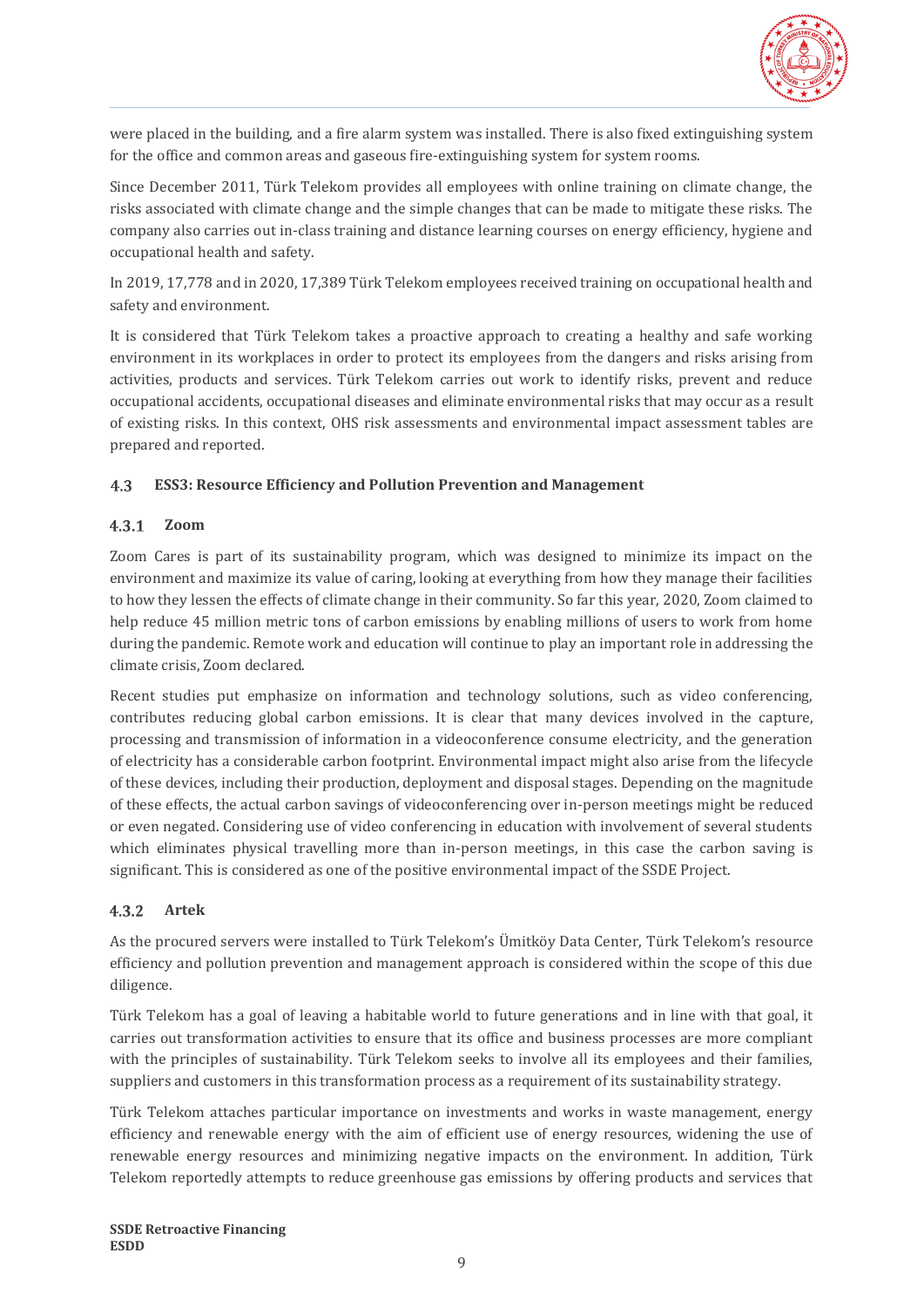

support the low carbon economy and extends support to various sectors with products and service solutions with low carbon emissions. Türk Telekom takes various steps to control its own activities and to raise environmental awareness.

### *4.3.2.1 Environmental Impact and Risk Assessment Studies*

Türk Telekom prepares and documents risk and environmental impact assessment tables to determine potential hazards and related risks arising from its activities, products, and services; and to evaluate environmental impacts and dimensions, so as to systematically define the methods and principles for controlling potential risks and minimizing occupational accidents, occupational illnesses and environmental risks.

The aim of the work is to identify the risks that may cause occupational accidents, occupational illnesses, and environmental impacts before they occur, and to take appropriate measures.

### *4.3.2.2 Reporting Carbon Disclosure Project*

In its efforts to reduce greenhouse gas emissions, Türk Telekom supports various sectors with its low carbon emission product and service solutions. Türk Telekom considers greenhouse gas management and efforts to combat climate change as important issues and includes them in its overall strategy.

Türk Telekom works to ensure the efficient use of energy resources and to reduce its carbon emission systematically. Türk Telekom, which completed its first reporting to the Carbon Disclosure Project (CDP) in 2011, was the first Turkish telecommunications company to participate in this global initiative. In order to report its endeavours supporting low carbon economy, Türk Telekom have been reporting to the CDP annually. Türk Telekom representatives reported that despite the increase in the number of its customers and bandwidth, Türk Telekom has been one of the very few operators in the world which succeeded to reduce energy consumption in the recent years.

In the 2018 CDP reporting, Türk Telekom disclosed projects aimed at increasing energy savings and renewable energy use, reducing fuel consumption and carbon monoxide emissions, annual energy saving targets, Smart City projects, Cloud Eye technology and projects which positively support the efforts to tackle climate change. With the report prepared in this scope, Türk Telekom increased its score by two notches from D+ level to C+ (Awareness). Within the scope of CDP reporting carried out by Türk Telekom in 2019, calculations of emission resulting from its activities have been verified by the authorized independent organization. The score in the CDP report, prepared in accordance with the 2018 data, improved to reach B+ (Management), thus it is reported that Türk Telekom achieved the highest score among telecom operators in Turkey. In 2020, the score of the CDP report is declared as B– (Management).

The departments throughout the Türk Telekom organization are all given annual emission reduction targets and their realizations are regularly monitored. Türk Telekom aims to set strategic emission reduction targets that will cover 5-year and 10-year periods and further reduce the carbon emissions that can be managed across its operations.

### *4.3.2.3 Afforestation Campaigns*

In order to demonstrate Türk Telekom's sensitivity to the environment, an afforestation campaign was organized at the Ankara Central Campus with the slogan of "Senin de Dikili Bir Ağacın Olsun (Leave behind a tree)". A total of 220 trees were planted by determining which tree species would be most suitable for the city's climate. Within the scope of the "Breath for the Future" campaign implemented by the Ministry of Agriculture and Forestry, Türk Telekom donated 38,450 saplings on behalf of all its employees.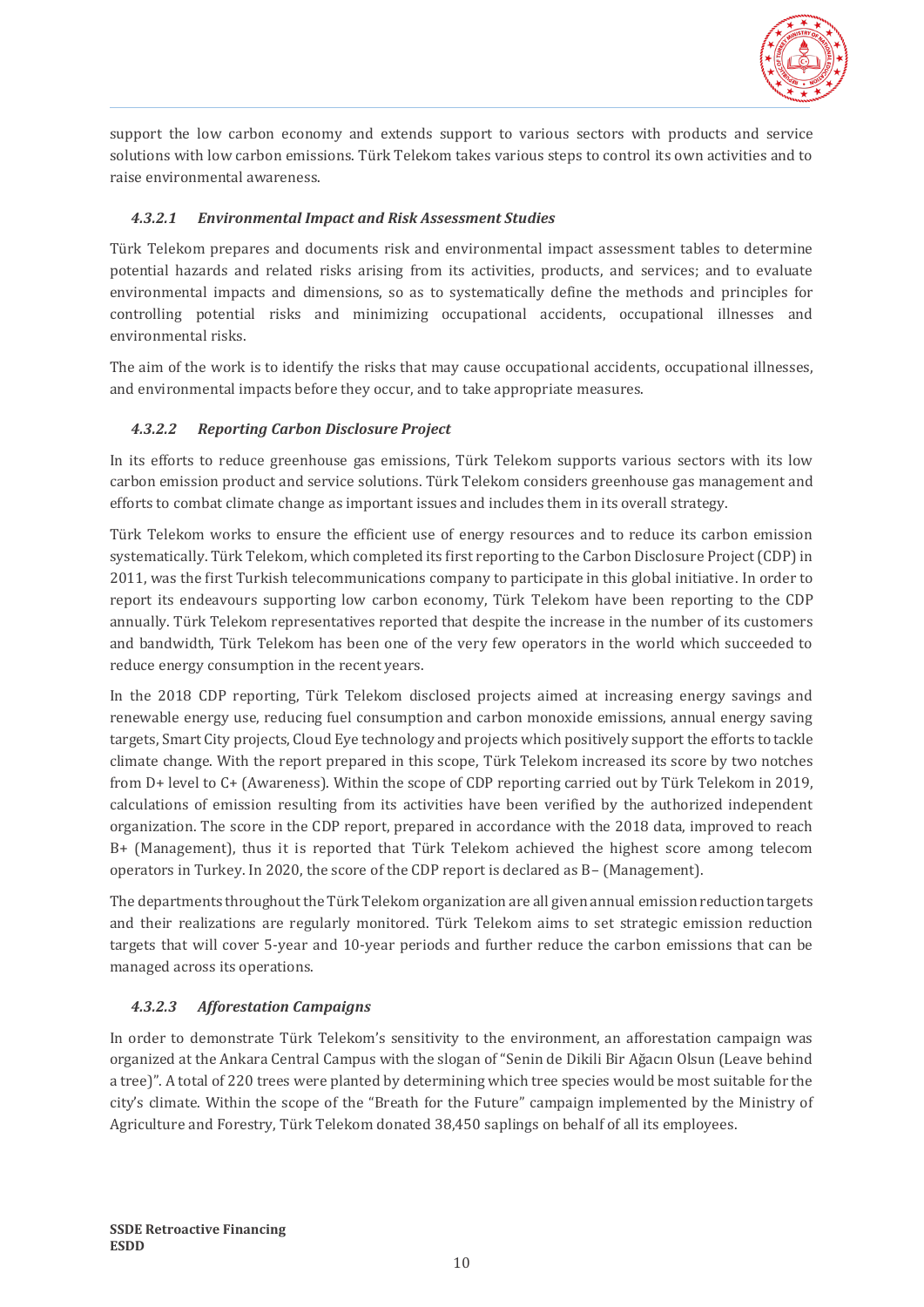

### *4.3.2.4 Initiatives in Sales Channels*

### *4.3.2.4.1 E-invoice application*

Türk Telekom aims to increase the rate of customers using e-invoices to support the sustainability. Türk Telekom, which has an e-invoice ratio of 75% in 2020, organizes new campaigns to increase this rate. In this context, the prerequisite for becoming an SMS e-invoice subscriber has been added as a condition for participation in the existing "Sil Süpür" campaign in the mobile segment, which offers customers a range of advantages. In its Annual Report, 2020, the use of e-invoices in 2020 contributes to the environment as estimated approximately:

- 54,000 trees.
- 13 million Kwh energy, and
- $101,000$  m<sup>3</sup> water conservation.

### *4.3.2.4.2 Digital document application*

With a new application launched in 2019, Türk Telekom has started to receive legal documents from its customers through digital media with tablets and biometric pens, which it distributes to dealers. This new improvement has enabled savings in paper and cargo and courier costs related to the transportation of documents.

### *4.3.2.5 Efficiency*

### *4.3.2.5.1 Energy efficiency*

Considering the social and environmental impact of its high level of energy consumption, Türk Telekom undertakes investments in energy efficiency and renewable energy in order to use natural resources efficiently, to extend the use of renewables, and to minimize adverse impacts on nature.

By using solar and wind energy, Türk Telekom is able to make carbon savings. In order to boost energy efficiency and reliability, it replaces less efficient direct current energy equipment with high efficiency models in the recent 5 years. Similarly, with Central Transformation/Fiberkentt Project, central stations with low energy efficiency are replaced with next-generation stations and outdoor equipment with highenergy efficiency.

Türk Telekom reduces carbon emissions by replacing air conditioners in system rooms with next generation Free-Cooling air conditioning units with low energy consumption. The Smart Metering Project enables Türk Telekom to monitor energy consumption in detail, and when necessary, in real time. In addition, services formerly running in older generation systems unavailable for technical support and maintenance were transferred onto next-generation transmission systems. The results of this modification were improvements at the maintenance facility, energy savings, hall upgrades and increased service quality.

The activities carried out and achievements obtained in this context are summarized below:

- Türk Telekom systematically reduces carbon emissions through its efforts to use renewable energy and through efficiency projects. The solar energy system is used in approximately 1,701 Türk Telekom locations. This system has a total installed capacity of around 2.35 MW in 2020.
- **•** Türk Telekom's low-efficiency cooling and voice communication systems are being replaced with high efficiency equipment. Air conditioning units used in the system rooms are replaced with next generation, low energy consumption free-cooling air conditioners, thus helping to lower carbon emissions. With the Smart Metering project, energy consumption can be monitored real-time and in detail when necessary.
- Services in older generation systems that have completed their technological useful life are transferred to next generation transmission systems, thus providing ease of maintenance and operation, energy savings and enhanced service quality.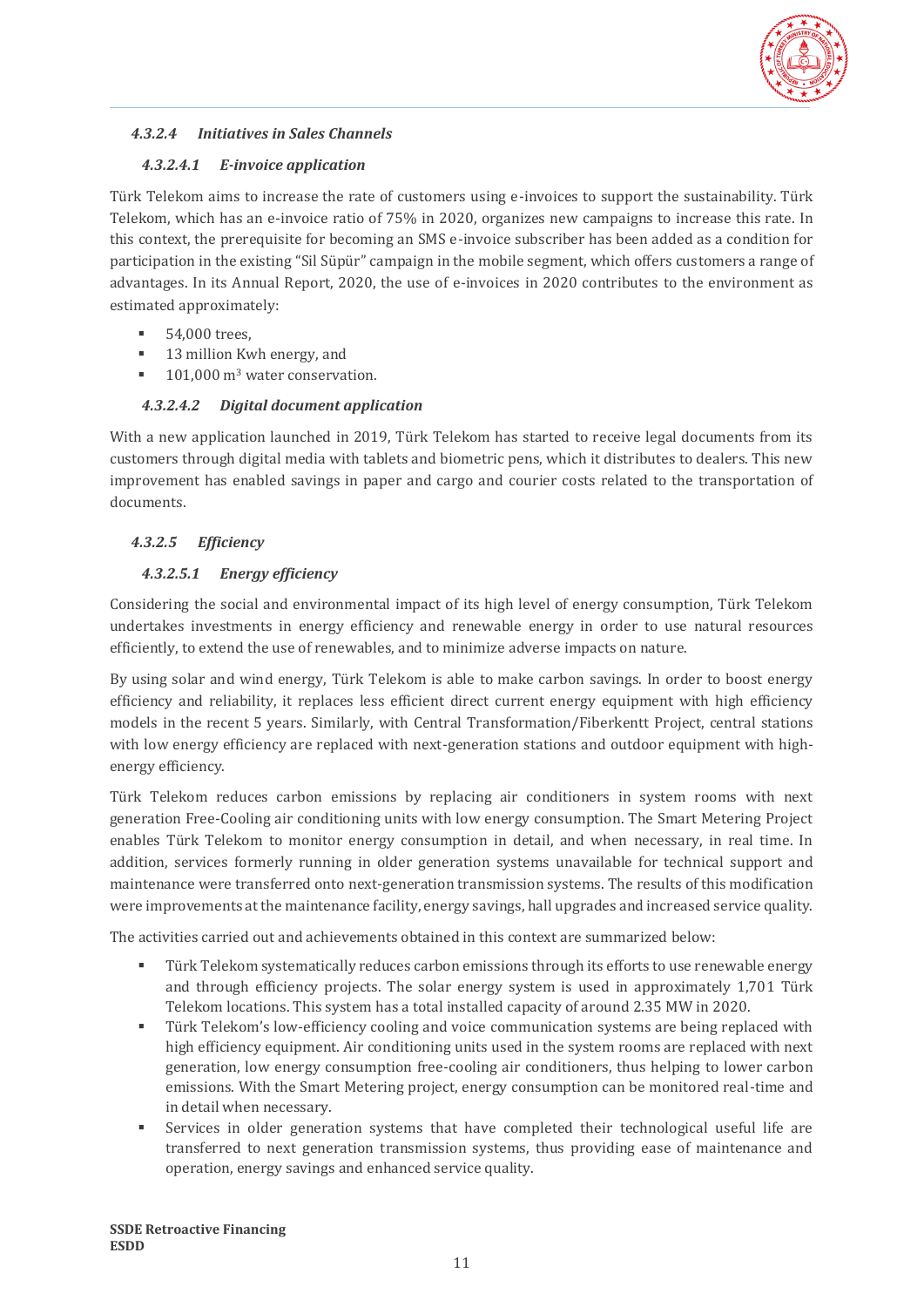

- **•** In Türk Telekom offices, space is being saved through building/system hall optimization projects, bringing about a significant reduction in energy consumption in cooling.
- In addition to recycling and savings, reduction in carbon emissions is achieved with the use of energy saving light bulbs, thermal insulation and sheathing, building automations, an environment friendly fleet of vehicles, paper recycling, the electronic document and documentation system, central printing systems, e-learning, telepresence and video conferencing.

It was informed that Türk Telekom sets annual targets for reducing electricity consumption and fuel consumption. Senior management and related employees were given targets for reducing annual electricity consumption. Türk Telekom representatives reported that despite the increase in the number of its customers and bandwidth, Türk Telekom succeeded in reducing its electricity consumption in the fixed segment by 3% in 2017-2019 period. Between 2013 and 2020, Türk Telekom's total electricity consumption is reduced by 8%.

### *4.3.2.5.2 Measures for productivity and human health at base stations*

The measures taken and the solutions developed by Türk Telekom in order to achieve higher productivity at base stations and to protect human health are summarized below:

- Equipment with a high level of energy consumption in use at Türk Telekom is replaced with lower energy consuming models in line with the objective of increasing energy savings. This project, which is currently being carried out in the *lamir* and Bursa regions, is significantly completed in 2020.
- **•** Direct current ("DC") invertor energy sources, with high energy losses, have been replaced with models that operate at high efficiency. The old type of DC Invertor backup units, which later became redundant, have been recycled at the recycling facilities.
- In order to reduce greenhouse gas emissions at the base stations, environmentally friendly air conditioning gas have been used. Air conditioning units in the field were dismantled in 2019 and old-type free-cooling devices were installed in the fields for trial purposes following the software updates. Their energy consumption has been monitored; the project was expanded to 2020 and 2021 due to positive results.
- **Energy losses are minimized by regular maintenance and repair of the base stations.**
- Electromagnetic field measurements are carried out before and after installation of base stations, ensuring that they work safely, both for the public and for the environment.
- During the planning, design, installation and operation stages, attention is placed on minimizing the human and environmental intervention factors at base stations and all necessary precautions are taken.
- In the interests of human health and environmental safety, to prevent base stations from being affected by natural disasters and endangering the environment and public health, necessary emergency and safety equipment are in use, and necessary updates are periodically performed. In 2019, 750 base station towers underwent detailed inspection and updates were made in line with requirements.
- Base stations are monitored 24 hours a day with the highest level of operational capability achieved by ensuring the fastest response to the site in emergency situations and natural disasters.

### *4.3.2.6 Water Management*

Within the framework of its sustainability approach, Türk Telekom carries out studies to reduce water consumption and closely monitors consumption quantity.

Türk Telekom's initiated a project namely "Bina Merkezileştirme Projesi (Building Centralization Project)" to reduce water consumption. In this scope, it is indicated that water consumption has been reduced since 2013 by optimizing the use of buildings every year and reducing the number buildings with people working inside. Additionally, in 2012, water started to be used more economically by installing an aerator on the tap mixers in all of its buildings across Turkey.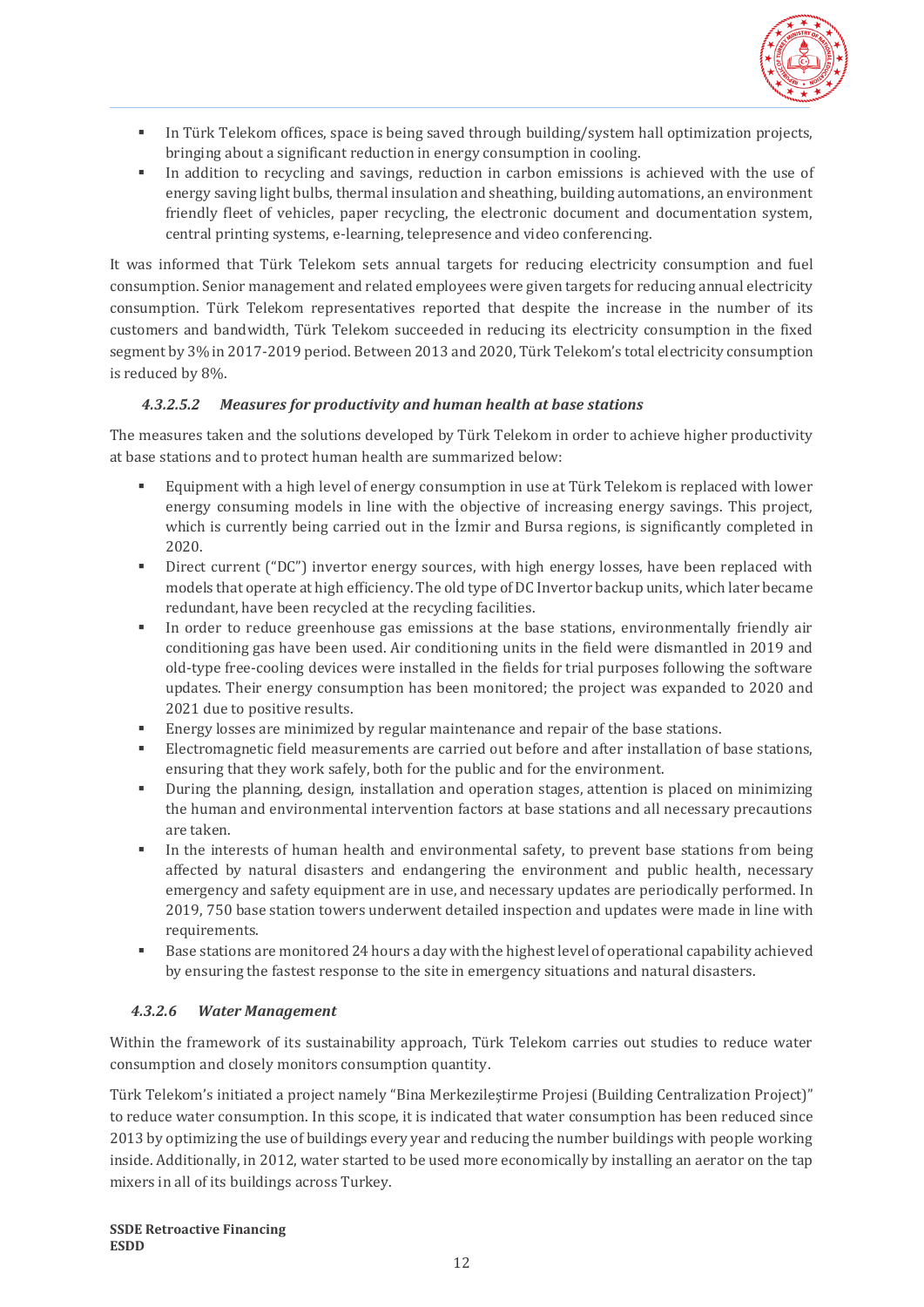

The photocell tap mixers are installed to contribute to the reduction of wasted water. In addition, there is a Gray Water System located in the "Aydınlıkevler Tower Building" in the Ankara Headquarter, which has been in operation for last three years. With this system, water consumption and associated costs are reduced by using the water used in the sinks again in the toilet tanks after the necessary treatment processes. Moreover, in the said Building, water is used in landscape irrigation by collecting rainwater in the building.

As a result of actions taken, a declining trend is realized in water consumption of Türk Telekom. By 2019, water consumption decreased by 31% over the last four years and decreased to 389,000 m<sup>3</sup>. In 2020, as a result of home office working structure that has been implemented, water consumption decreased by 35% to 257,000 m3.

### *4.3.2.7 Waste Management*

Waste management strategies aimed at preventing the rapid consumption of natural resources and transforming waste from being a threat to the environment and human health into an input for the economy form the basis of the sustainable development approach, which is turning into a priority policy target on a global scale.

Türk Telekom carries out waste management in line with its environmental policy. There are temporary collection sites in workplaces established in line with national regulations. The generated wastes have been collected by types and stored accordingly. All wastes are sent to licensed facilities by licensed trucks of which process has been managed by environmental officer assigned.

### *4.3.2.7.1 Zero Waste Project*

Within the framework of the principles for sustainable development, the Zero Waste Project was launched in Turkey with the aim of protecting the country's resources, reducing waste and leaving a clean and developed Turkey and a habitable world to future generations.

Türk Telekom also takes part in the Zero Waste Project. As a result of the Zero Waste Project and Türk Telekom's waste management procedures, paper, plastic, glass, and metal waste as well as waste oil have been recycled by licensed companies.

### *4.3.2.7.2 Waste Recycling*

Türk Telekom takes actions for recycling of wastes in a manner that does not harm the environment and is in accordance with the standards and methods determined in the related regulations, and disposal of waste if recycling is not possible. Annual Report, 2020 indicates highlights from the results of waste management projects carried out in Türk Telekom in 2019:

- 3,165 grown pine trees were saved from being cut by recycling 186 tonnes of wastepaper.
- A total of 285.6 tonnes of greenhouse gas emission were reduced through the recycling of 3,000 tonnes of waste metal.
- A total of 789.5 kW of energy was saved as a result of recycling of 19 tonnes of glass.
- A total of 22,371 barrels oil savings were achieved with 1,373 tons of waste plastic recycling.

### *4.3.2.7.3 Electronic Waste Collection Campaign*

According to the Regulation on Waste Electrical and Electronic Goods Control, targets are set for manufacturers to recycle the electrical and electronic devices they put on the market in the amount specified by year. In line with its targets set in accordance with this legislation, Türk Telekom continued its campaign, which it started in 2017, to collect its modems in the market in 2018 and 2019.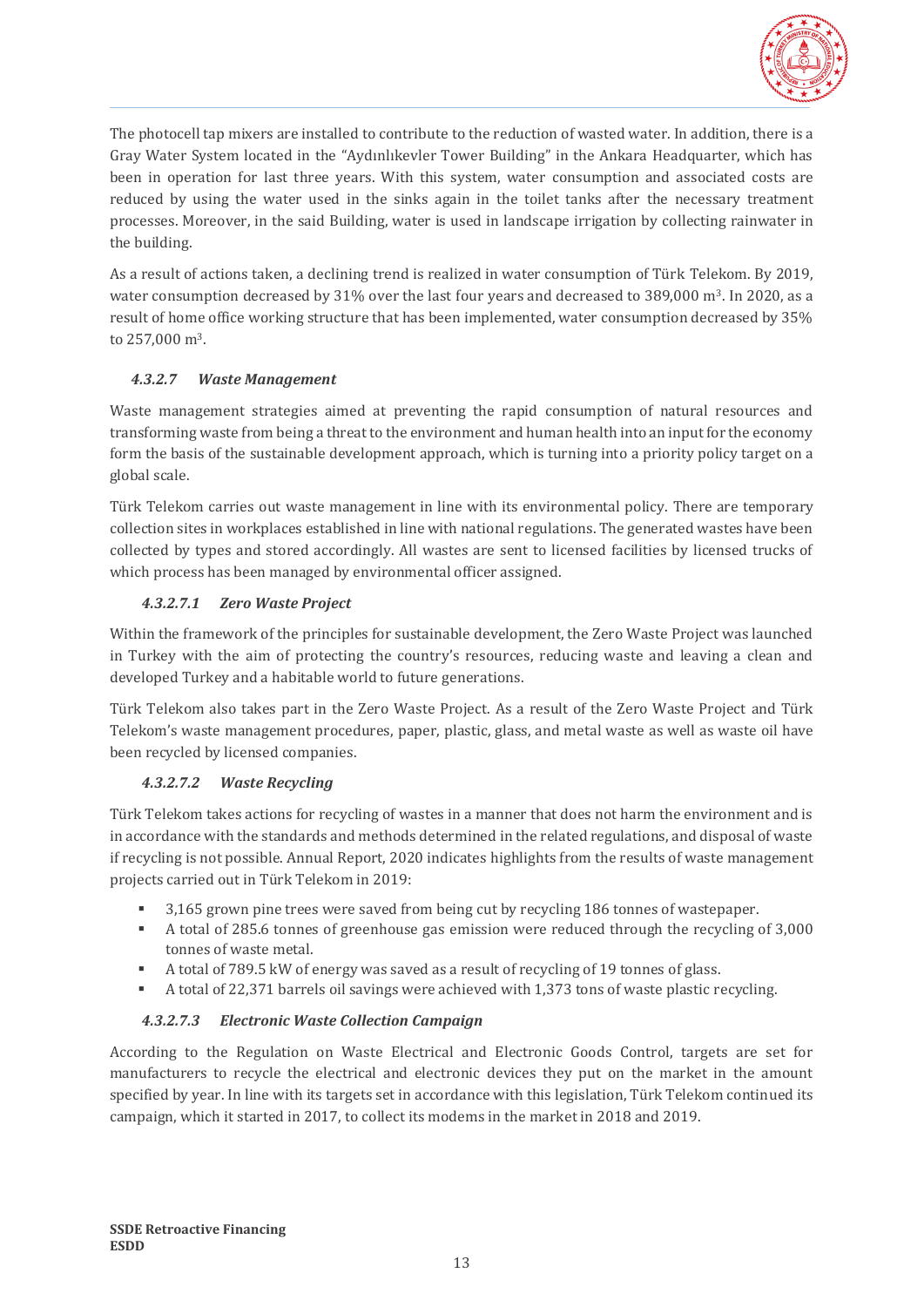

It is informed that with campaigns and organizations such as the Waste Collection Competition carried out within Türk Telekom, employees were able to contribute to the process and the revenues generated from the collected wastes are used to fund corporate social responsibility projects.

In order to increase awareness of the damage caused by electronic waste to the environment, to reduce such damage by recycling these wastes in the correct way and converting the resources obtained into value for Turkey, "E-atıklarınızı Getirin, Yarınlara Daha Yeşil Bir Dünya Bırakın! (Bring Your E-Waste, Leave a Greener World for Tomorrow)" campaign was initiated. This campaign was organized in the form of a competition for Türk Telekom employees and their families. In the third phase of the project carried out in 2019, more than 10,000 items of e-waste were collected all over Turkey. A total of 18 tonnes electronic waste has been collected and sent to recycling with the help of project.

In 2017, with the revenue collected as a result of the Electronic Waste Collection Campaign, Türk Telekom provided a contribution to the education of 55 children. The electronic waste revenues generated as a result of the 2018 campaign was donated to the Kızılay (Turkish Red Crescent). The collected electronic waste is provided to use of highly intelligent children in their workshops.

#### <span id="page-17-0"></span> $4.4$ **ESS4: Community Health and Safety**

#### <span id="page-17-1"></span> $4.4.1$ **Zoom**

Zoom services give unimpeded access for people of all ages and abilities in different situations and under various circumstances. Zoom provides its users the infrastructure for interpretation services or by providing video options for its users sign language during the meetings can also be used.

Zoom sources reveal that the concepts of "telehealth" and "virtual care" have been critically important during the COVID-19 pandemic. The benefits of telehealth or virtual services provided through Zoom can be outlined as strengthening public health systems and improving health equity by reaching populations that have long been underserved or struggled with access to care. In addition, people living in rural areas, patients lacking reliable transportation or the ability to take time off work, and those with medical conditions that made it difficult to leave the house have access to telehealth or virtual care services provided through Zoom when and how it is most convenient for them.

#### <span id="page-17-2"></span> $4.4.2$ **Artek**

The standard is relevant though the risk is evaluated as negligible owning to the unlikely impact of temporary and minor nuisance caused by the traffic impact relating to the transportation of servers procured. The subject serves were loaded into a standard vehicle fit for the purpose and transferred from İstanbul to Ankara in Turkey which has a distance of 450 km. This activity is a routine activity for the firm and considered as not having any community health and safety risk due to use of a specific highway.

For Türk Telekom, in the interests of human health and environmental safety, to prevent base stations from being affected by natural disasters and endangering the environment and public health, necessary emergency and safety equipment are in use, and necessary updates are periodically performed. In 2019, 750 base station towers underwent detailed inspection and updates were made in line with requirements.

#### <span id="page-17-3"></span> $4.5$ **ESS5: Land Acquisition, Restrictions on Land Use, and Involuntary Resettlement**

The standard is not relevant as there will be no restrictions on the use or access to land or any acquisition of land depending on contract activities.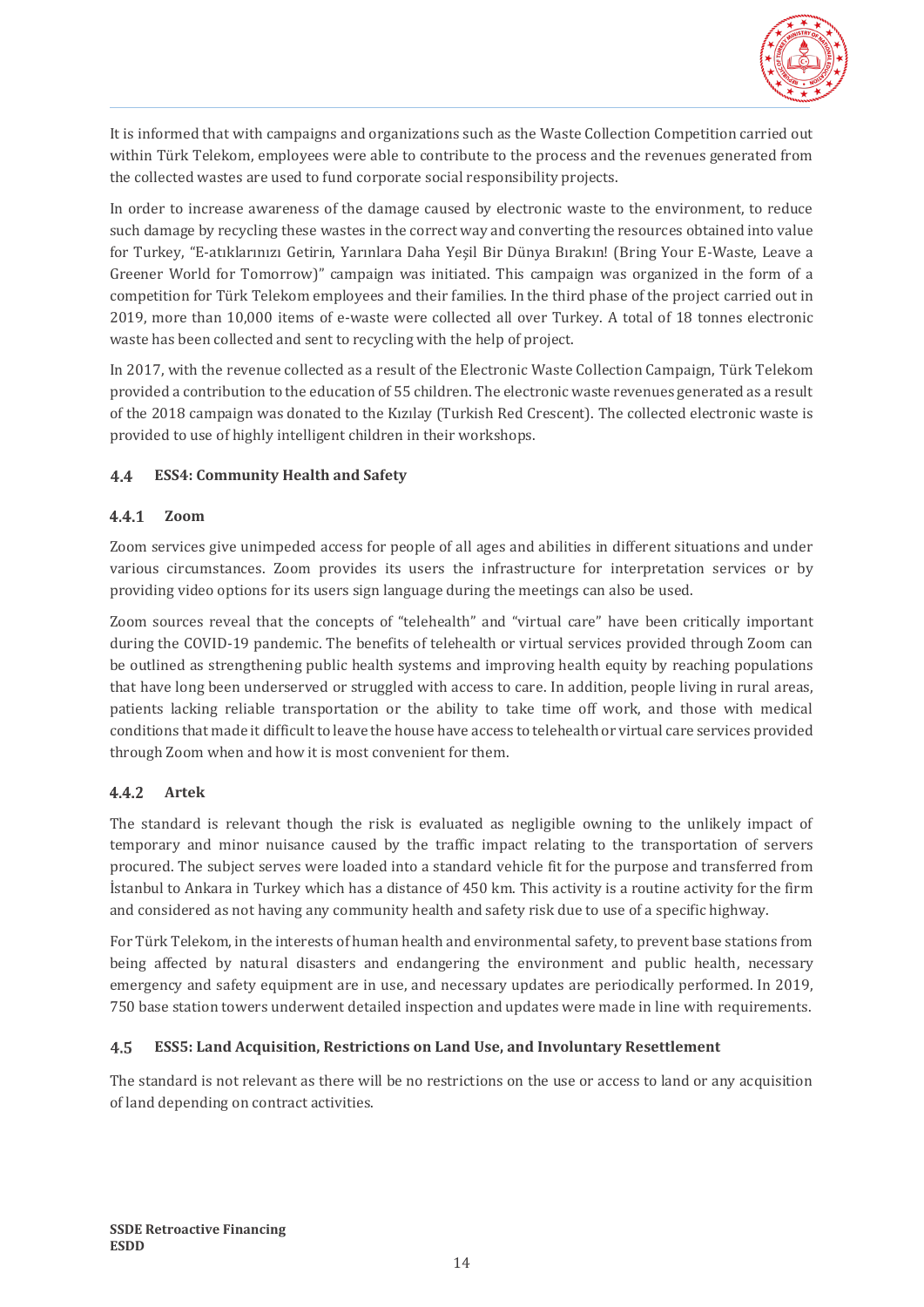

#### <span id="page-18-0"></span>4.6 **ESS6: Biodiversity Conservation and Sustainable Management of Living Natural Resources**

The standard is not relevant because the nature of both contract activities will not cause any adverse impacts to biodiversity and natural resources.

#### <span id="page-18-1"></span>**ESS7: Indigenous Peoples/Sub-Saharan African Historically Underserved Traditional Local**  4.7 **Communities**

The standard is not relevant, as there are no groups in Turkey meeting the definition of this standard.

#### <span id="page-18-2"></span>4.8 **ESS8: Cultural Heritage**

The standard is not relevant because both contract activities will not have any impact on cultural heritage.

#### <span id="page-18-3"></span>4.9 **ESS9: Financial Intermediaries**

The standard is not relevant because no Financial Intermediaries are involved in the contract activities.

#### <span id="page-18-4"></span>**ESS10: Stakeholder Engagement and Information Disclosure**

The standard is not relevant because the nature of both contract activities will not require any stakeholder engagement and information disclosure.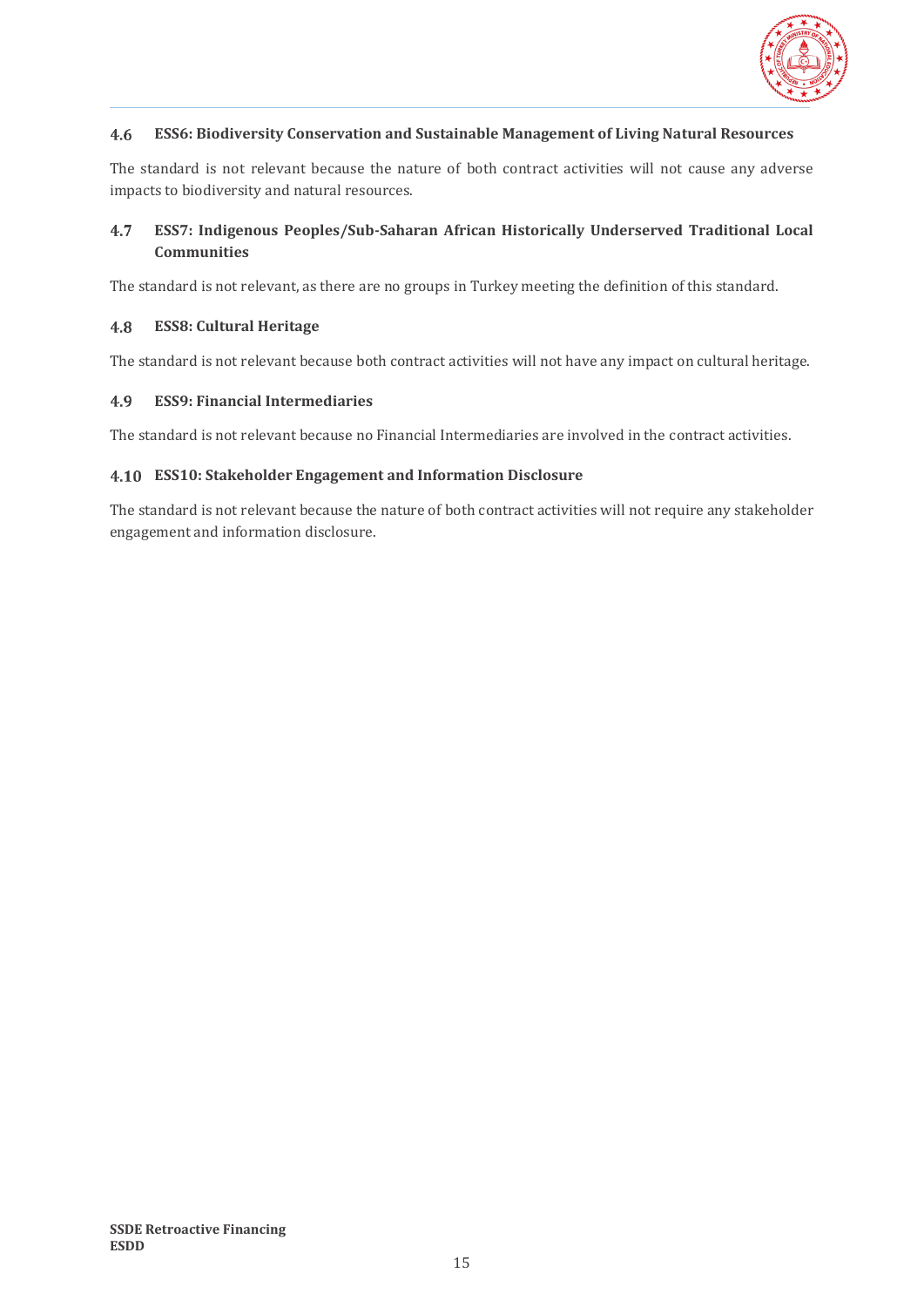

### <span id="page-19-0"></span>**5 Conclusion**

In line with the given evaluations and details on firms environmental and social management procedures and considering that the contracts' activities are limited to the supply of video communication service licenses and the supply and installation of eight servers each with 34.12 kg weight, it is concluded that the environmental and social risk and impacts associated with the contracts' activities is negligible.

Both firms are acknowledged with their high efforts on sustainability; therefore, it is considered that in the event of any environmental or social issues, firms are able to manage it in a manner consistent with best practices.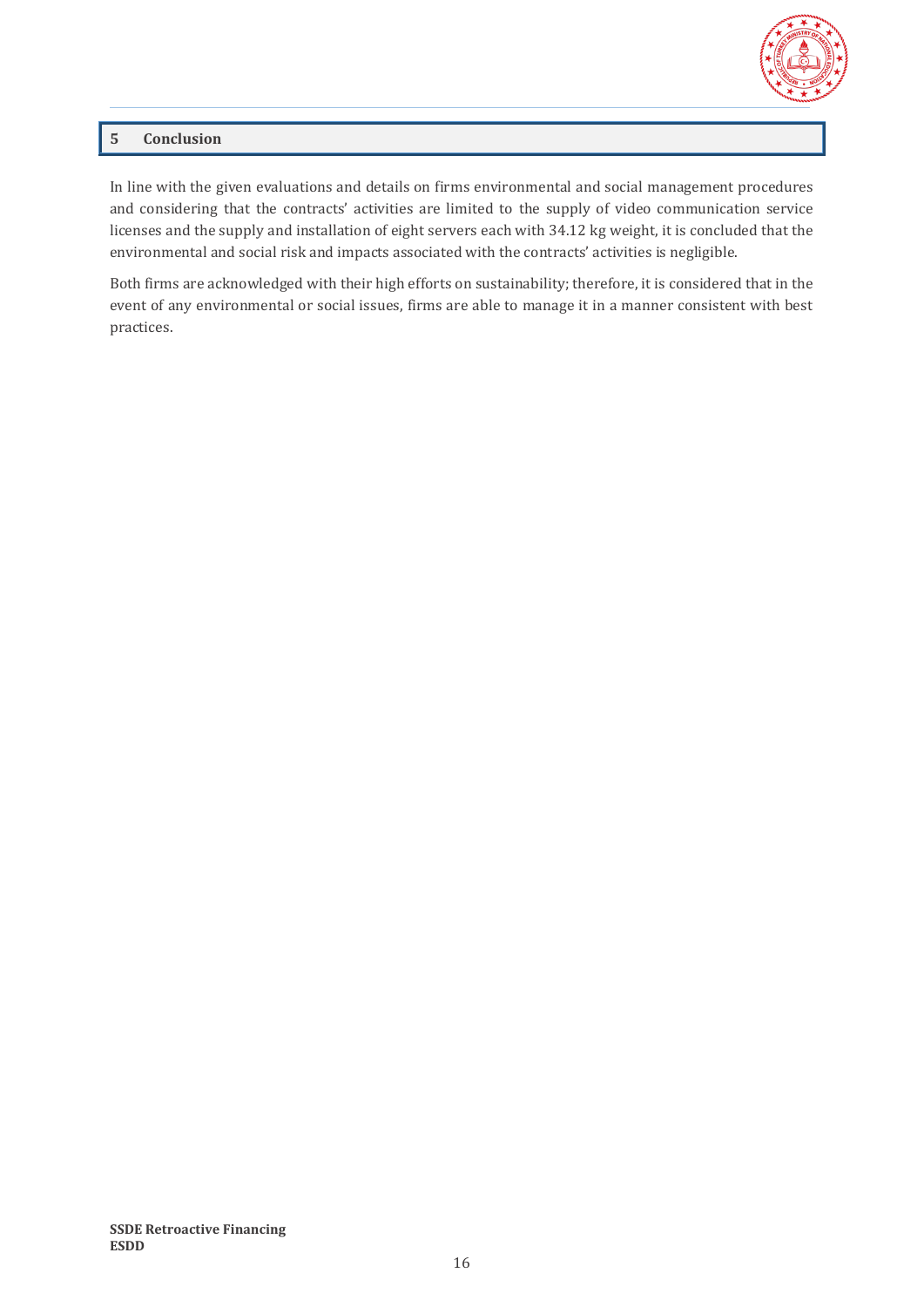

## <span id="page-20-0"></span>**Annexes**